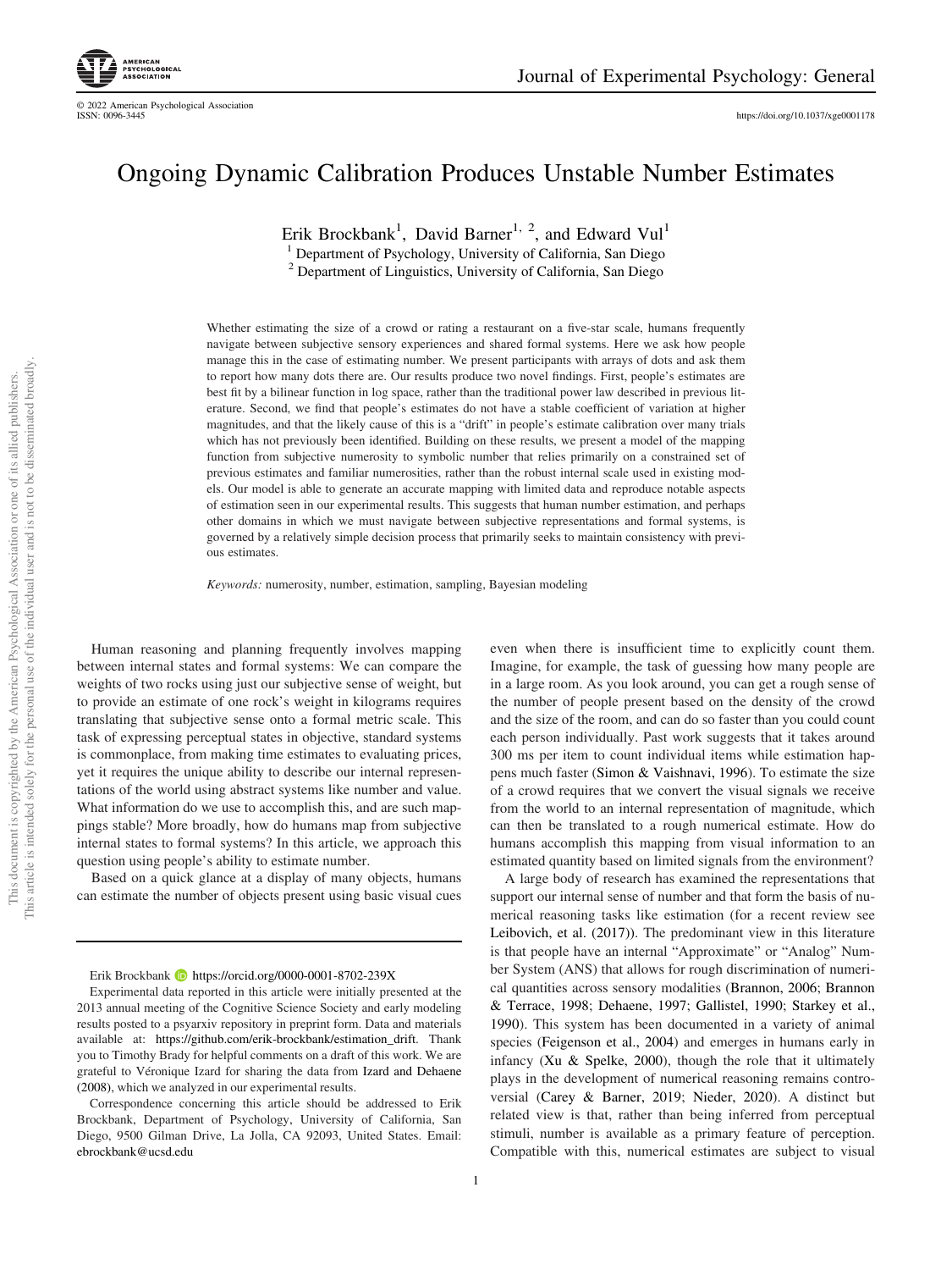adaptation effects, much like other visual properties such as color and motion [\(Burr & Ross, 2008\)](#page-20-6). However, competing accounts emphasize that perceptual features of a quantity, such as size, area, and density, are highly correlated with number and that people struggle to infer number independent of these cues [\(Leibovich et](#page-21-1) [al., 2017\)](#page-21-1). This has led some to argue that our ability to estimate number stems from a more abstract "Generalized Magnitude System" without any internal number representation, or that insofar as we have an internal representation of number, it is assembled from our underlying sense of continuous magnitudes ([Gebuis & Rey](#page-20-7)[nvoet, 2012](#page-20-7); [Leibovich et al., 2017](#page-21-1); [Lourenco & Longo, 2011;](#page-21-5) [Walsh, 2003\)](#page-22-1). Such a system, and the related question of whether humans and other animals selectively represent number via a system like the ANS, remains an area of active research ([Clarke &](#page-20-8) [Beck, 2021;](#page-20-8) [Van Opstal & Verguts, 2013;](#page-21-6) [Yates et al., 2012\)](#page-22-2).

The present work is agnostic regarding the format of our internal representations of number. Whether humans have an internal sense that is number specific (e.g., the ANS) or assemble their sense of number from continuous magnitudes that simply correlate with number, the task of estimation requires mapping such inputs to formal representations such as number words and written numerals. In this way, it belongs to a broader class of problem, namely that of navigating between subjective, internal representations and quantitative external systems ([Stevens, 1956\)](#page-21-7). Influential work in psychophysics has shown that the mapping process from representations to external systems can be formally separated from the earlier mapping from stimulus to representation [\(N. H. Anderson, 1974;](#page-20-9) [Attneave, 1962;](#page-20-10) [Birnbaum, 1974;](#page-20-11) [Shepard, 1981;](#page-21-8) [Treisman, 1964\)](#page-21-9); for a review, see [Gescheider \(1988\)](#page-20-12). In this vein, we consider it separately from questions about the underlying representational character of number information. Further, results using a range of psychophysical tasks such as estimating tone loudness and line length suggest that the mapping functions from various internal representations to external scales or categories are often agnostic across sensory domains ([Collins &](#page-20-13) [Gescheider, 1989](#page-20-13); [Zwislocki, 1983](#page-22-3)); we expect results in this literature to inform questions about number estimation.

Critically, prior psychophysical investigations into how people map from internal representations to external systems have largely emphasized the limitations of this process ([Miller, 1956](#page-21-10); [Shiffrin](#page-21-11) [& Nosofsky, 1994](#page-21-11)). For example, in absolute judgment tasks, people are shown stimuli that vary along a single psychological dimension (e.g., tone loudness) and asked to provide the correct ordinal labels for the stimuli (e.g., 1–11) over many repeated presentations. In these tasks, people are typically only accurate for a few categories (exhibiting constrained information transmission from stimulus to response: [Baird et al., 1970,](#page-20-14) and [McGill, 1954\)](#page-21-12), even when they can easily differentiate members of the category. Further, their responses show characteristic dependencies on the previous stimulus ([Garner, 1953](#page-20-15); [Holland & Lockhead, 1968\)](#page-21-13) so that in some cases, a participant's response in a given trial is well predicted by the stimulus and response in the previous trial ([Mori,](#page-21-14) [1989](#page-21-14)). Researchers have offered a number of accounts for these effects, but the dependency on previous trials is difficult to explain in models that specify a fixed internal scale ([Stewart et al., 2005\)](#page-21-15). In contrast, [Laming \(1984\)](#page-21-16) demonstrated that people's behavior in absolute judgment tasks can largely be explained by a model that has a highly limited internal scale and instead relies exclusively on a coarse relationship between current and previous stimuli to calibrate responses; despite the constraints on this model, subsequent work has shown support for such "comparison-based" or "relative" accounts of the mapping from internal scales to external judgments ([Stewart & Brown, 2004](#page-21-17); [Stewart et al., 2002,](#page-21-18) [2005](#page-21-15)).

In contrast to categories of auditory tones or line lengths, people's estimates of number do not show the same limitations in the mapping from internal representation to external values. Extensive prior experience with number categories allows people to map internal representations to a large (theoretically infinite) range of correct responses. In line with this difference, existing models of estimation have largely assumed a robust internal scale that forms the basis of the mapping from subjective representations to external values [\(Izard & Dehaene, 2008](#page-21-4)). This assumption builds on earlier psychophysical results as well; for example, [Laming \(1984\)](#page-21-16) notes that the "relative" model of absolute judgment tasks above may not extend to domains such as color where people amass rich prior knowledge. Further, in magnitude estimation tasks, in which participants identify line lengths or tone loudness as described above, but are allowed to assign arbitrary numbers to each stimulus rather than identify its ordinal category (e.g., "tell me a number that seems as big as the line seems long"; [Collins & Gescheider, 1989](#page-20-13)), responses often reflect an accurate ordinal ranking of the stimuli [\(Collins &](#page-20-13) [Gescheider, 1989](#page-20-13); [Zwislocki, 1983](#page-22-3)). These findings have been interpreted as suggesting that number is mapped to a stable underlying scale that is recruited for other psychometric judgments [\(Baird](#page-20-14) [et al., 1970](#page-20-14); [Collins & Gescheider, 1989](#page-20-13)).

In line with the idea that number estimation relies on a relatively stable internal scale, research on human numerical estimation has demonstrated several robust features of people's mapping from subjective magnitude representations to symbolic number. First, when estimating quantities outside the *subitizing* range, people tend to underestimate ([Kaufman et al., 1949\)](#page-21-19). This relationship follows a power law ([Indow & Ida, 1977](#page-21-20)), where the magnitude of people's errors is roughly proportional to the quantity being estimated. This error pattern is thought to produce a stable coefficient of variation (CoV) in estimates ([Gallistel, 1990](#page-20-3); [Shepard et al.,](#page-21-21) [1975;](#page-21-21) though see also [Testolin and McClelland \(2021\)\)](#page-21-22). Second, the accuracy of people's estimates (i.e., the amount they underestimate, or in some cases overestimate) varies considerably across individuals ([Krueger, 1982](#page-21-23)). Together, these findings suggest that people's mapping from internal quantity representations to formal numbers is often systematically miscalibrated within individuals and exhibits reliable variability from person to person.

Perhaps the most comprehensive attempt to characterize the "interface between the system of verbal numerals and the nonverbal analog representations of numerosity" is presented by [Izard](#page-21-4) [and Dehaene \(2008\).](#page-21-4) They found that giving participants a reference array and telling them it had a magnitude that was either equal to, above, or below the true number calibrated all subsequent estimates, suggesting that the mapping from numerical representations to formal estimates is flexible and "globally" responsive to new information. Building on these results, they proposed a model of the mapping whereby people deploy a "response grid" overlaid on the mental number line, which is itself a Gaussian distribution of activation around the perceived magnitude. On this model, activations for a given stimulus produce corresponding activation of segments of the response grid, which is then used to provide a verbal estimate. Individual differences in estimation and calibration of participants via reference arrays amount to a "stretching or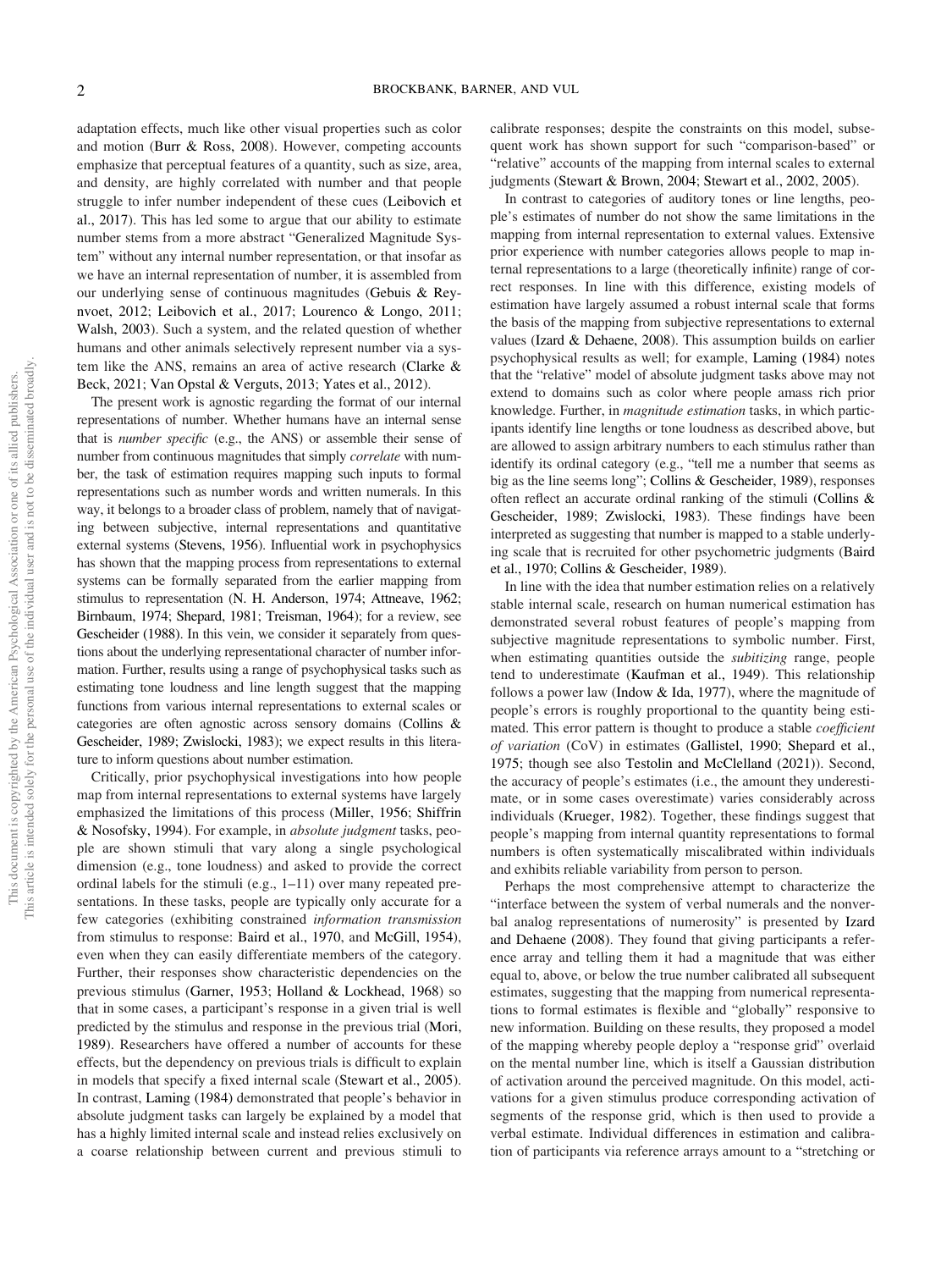compression" of the response grid ([Izard & Dehaene, 2008](#page-21-4)). This internal scale has an intuitive notion of numerical distance built in, allowing for rich numerical inference based on a given stimulus. Indeed, the model described in [Izard and Dehaene \(2008\)](#page-21-4) predicts the robust empirical features of number estimation described previously and replicated in their own results: (a) that participants have power law underestimation behavior over the range of estimates, (b) that the degree of underestimation can be fit to individuals based on idiosyncratic stretching or compression of their response grids, and (c) that estimates display scalar variability over increasing magnitudes, that is, the degree of variability in estimates increases in proportion to the magnitude of the stimulus being estimated (we use scalar variability and constant CoV interchangeably in what follows).

Subsequent work aimed at uncovering the mechanisms of the "interface" described by [Izard and Dehaene \(2008\)](#page-21-4) has largely focused on the role that associative learning and structural analogy each play in supporting the mapping from magnitude to number. Under an "associative mapping" account, the process of mapping approximate magnitude representations to verbal number is one of learning to align a given number word to its corresponding magnitude representation [\(Lipton & Spelke, 2005](#page-21-24); [Nieder, 2020](#page-21-3)). However, proponents of a "structure mapping" view have noted that structural similarity between monotonic internal magnitude representations and the ordinal structure of the number line might allow for a mapping of magnitude to symbolic number that instead draws on notions of equivalent ordering and distance across the two systems without needing to map every number to a corresponding magnitude [\(Carey,](#page-20-16) [2009](#page-20-16)). Evidence from studies of estimation in young children supports the use of an associative mapping for small numbers ([Le Corre](#page-21-25) [& Carey, 2007](#page-21-25)), while the recalibration results in [Izard and Dehaene](#page-21-4) [\(2008\)](#page-21-4) and similar work by others [\(Lyons et al., 2012\)](#page-21-26) call into question the notion of a strong association between number and quantity for larger magnitudes. Indeed [Sullivan and Barner \(2013\)](#page-21-27) suggest that humans use both structure and associative mappings to support estimation, though critically, they find little evidence that children or adults have associative mappings beyond magnitudes of about 12; further, they find that developmental improvements in estimation are better explained by improvements in structural analogy than improvements in accuracy or scope of associative mappings.

The results from [Sullivan and Barner \(2013\)](#page-21-27) suggest that humans associate numbers with quantities in the world through some combination of associative and structure mappings (for a recent review, see [Carey and Barner, 2019\)](#page-20-5), and that models like [Izard and Dehaene](#page-21-4) [\(2008\)](#page-21-4), which posit only a single mapping function, may not be adequate. Nevertheless, the "response grid" model in [Izard and](#page-21-4) [Dehaene \(2008\)](#page-21-4) provides one of the only formal accounts of how large number estimates are affected by calibration. It offers the best existing model of how structure mapping—and most estimates might work. The model also makes several concrete predictions about the form and stability of people's estimate functions that have not been robustly tested in previous studies, and which are important to understanding the mechanisms that support estimation. In particular, it predicts that estimates should obey a power law for large magnitudes, and that estimates should exhibit scalar variability or a constant CoV. As we describe below, data regarding these predictions suggest an alternative model of estimation that not only explains calibration effects, compatible with structure mapping, but can also accommodate effects attributable to associative mapping.

In the present study, we tested the power law estimate function and stable CoV predicted by [Izard and Dehaene \(2008\)](#page-21-4) to better characterize the relationship between associative and structure mappings over a large magnitude range. Our results contain two key findings. First, we show that individual estimates are better fit by a log-bilinear function rather than a power law, which may in turn capture the relationship between precise associative mappings of lower magnitudes and more flexible structure mappings for larger numbers. Second, we find that people display dynamic variability in their mapping from magnitude representations to verbal estimates over many trials. This produces an increasing coefficient of variation at higher magnitudes. We hypothesize that this latter mapping variability stems from an ongoing attempt to maintain calibration consistency with previous estimates. We argue that these findings are not easily incorporated into the "response grid" model of [Izard](#page-21-4) [and Dehaene \(2008\)](#page-21-4) and present an alternative model that produces numerical estimates based not on a stable internal calibration but on samples from prior trials and familiar magnitudes. This model is consistent with a large body of psychophysics work indicating that people's judgments of magnitude and categorizations of continuous stimuli are heavily influenced by the context of previous trials and show little evidence of having a stable internal scale [\(Laming,](#page-21-16) [1984;](#page-21-16) [Stewart et al., 2006,](#page-21-28) [2002](#page-21-18), [2005](#page-21-15)). Despite the challenge of not having a reliable underlying scale, the model is able to reproduce key characteristics of human number estimation consistent with our experimental results. Altogether, our findings suggest that human number estimation, and other domains in which we must navigate between subjective representations and formal systems, is governed by a relatively simple decision process that seeks to maintain consistency with previous judgments and prior experience with the relevant system. In this way, our results suggest that the process of mapping from internal representations to external systems may rely on computationally limited, domain-general processes even in settings where we have a great deal of calibrated experience.

#### Experiment

In this experiment, participants estimated number in dot arrays over many repeated trials that captured a large magnitude range; we investigate the form and stability of people's estimate calibrations across trials.

## Method

#### **Participants**

Participants were 24 undergraduate psychology students at the University of California, San Diego who received course credit for their participation. Informed consent was obtained from all participants in accordance with the Institutional Review Board's approved protocol.

#### Procedure

In each trial, participants were shown a series of dot arrays on a white background like those in [Figure 1](#page-3-0). The array of dots was presented for 250 ms, and then subjects were prompted to type in their guess as to how many dots were in the array. Subjects were then asked to type in a second guess about the number of dots in the array. Our experimental results use the first of the two guesses. Participants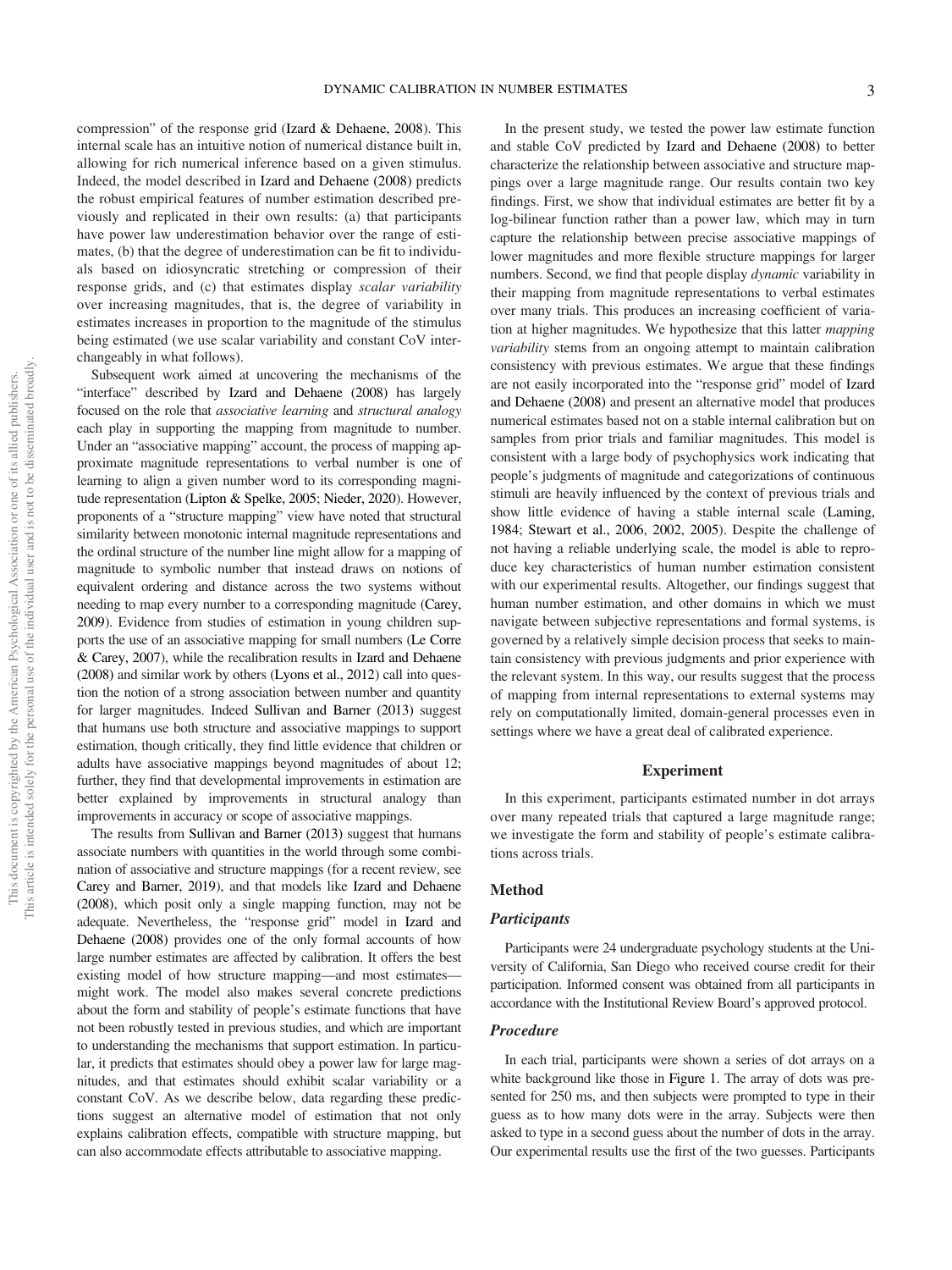<span id="page-3-0"></span>Figure 1 Experiment Stimulus and Sample Responses



Note. (Top) Participants saw 300 trials in which an array of dots was briefly presented and participants made a guess as to the number of dots shown. (Bottom) A representative subject's data over all 300 trials with number presented on the x-axis and number reported on the y-axis (both log scale). See the online article for the color version of this figure.

performed 300 estimation trials over the course of the experiment and did not receive feedback on their estimates at any point.<sup>1</sup>

## Stimuli

The number of dots shown on each trial was sampled from a geometric distribution with a mean of 50, truncated at the low end so that displays had at least two dots. All the dots in an array were the same size (radius of 10 pixels), presented in red on a white background. The configuration of dots was randomly generated by drawing locations from a uniform distribution over the full display area

<span id="page-3-1"></span><sup>1</sup> The code for this experiment, as well as all data, analyses, and modeling code, are available at: [https://github.com/erik-brockbank/](https://github.com/erik-brockbank/estimation_drift) estimation drift.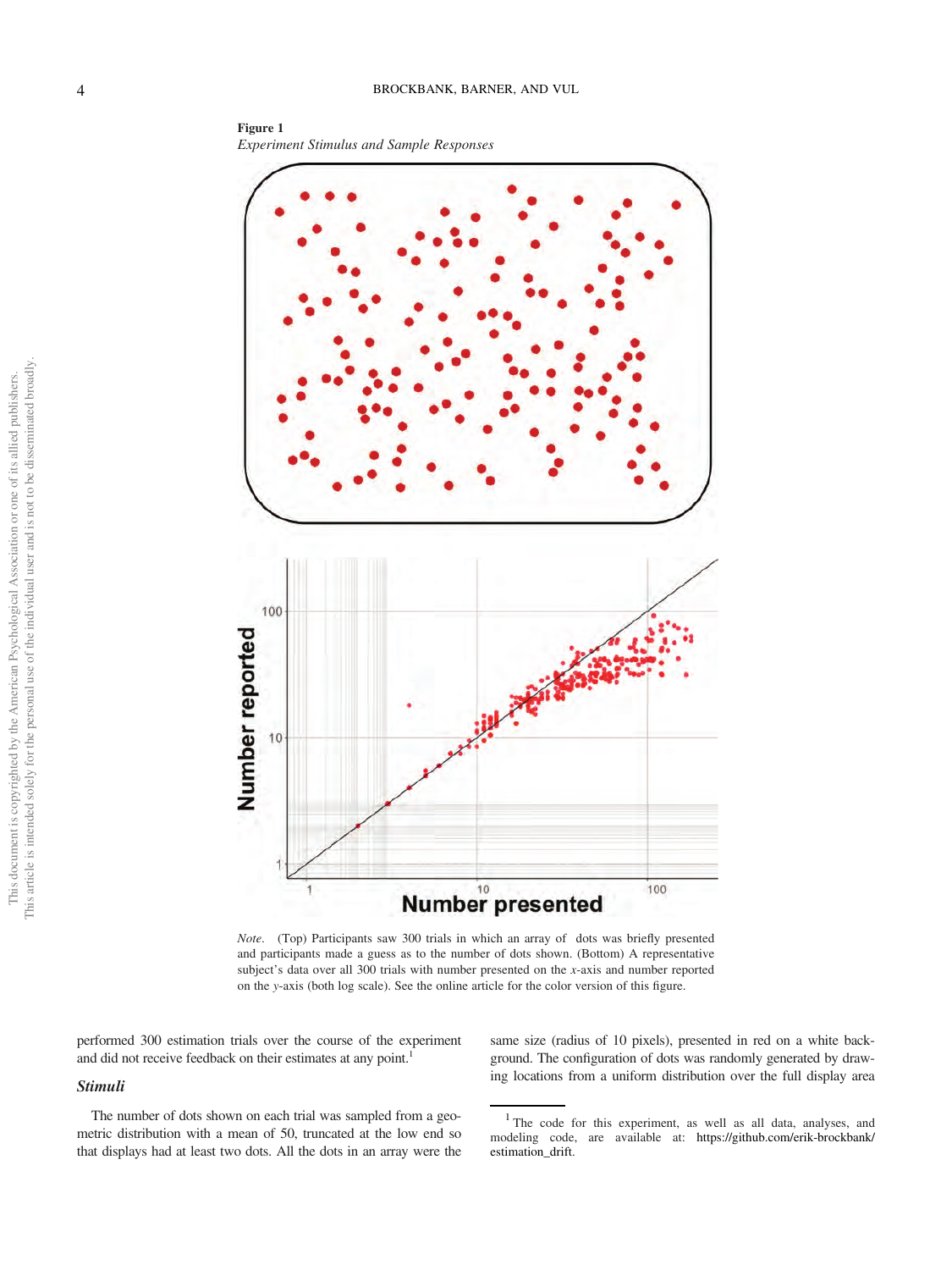$(1024 \times 768 \text{ pixels})$  with the constraint that the dots did not overlap. The range of stimuli did not control for changes in perceptual features that correlate with number, such as stimulus density, display luminance, or convex hull, since the impact of these nonnumerical dimensions on underlying number representations is somewhat orthogonal to the question of how people generate number estimates on the basis of their internal representations. [Figure 1](#page-3-0) shows an example trial along with one representative subject's data from all 300 trials.

## Results

The response grid estimation model in [Izard and Dehaene \(2008\)](#page-21-4) makes four predictions about the overall character of people's number estimates: (a) estimates should follow a power law over increasing numbers; (b) estimate calibration across participants should reveal large individual differences due to idiosyncratic "stretching" of the response grid; (c) individual estimate calibration should be fairly stable over time (so long as participants do not receive feedback on their estimates); and (d) estimates should have a static coefficient of variation. Here we examine each of these predictions in turn.

## Bilinear Estimate Function

Previous work on number estimation has proposed that people's estimates can be described by a power law, where a numerical estimate y based on the presented number  $x$  can be approximated by  $y = \alpha x^{\beta}$ . Individual fits for  $\alpha$  and  $\beta$  reflect a participant's overall accuracy: Their tendency to underestimate can be described by a stable  $\beta$  < 1 (see, e.g., [Izard and Dehaene, 2008](#page-21-4)). This power law produces a relationship that is linear in log space, that is,  $log(y)$  =  $log(\alpha) + \beta log(x)$ . [Figure 2](#page-5-0) shows individual estimate data for each of the 24 experimental participants plotted on log coordinates. It is clear that participant estimates do not appear perfectly linear in loglog coordinates. We propose that the mapping function is not described by a linear relationship between log magnitude and log estimates, but bends such that small numbers are mapped more or less veridically onto number words, while large numbers show a systematic deviation from the identity line. Consider a bilinear function that is accurate up to some critical number  $C$ , and then deviates from the identity line with some log slope of S. This produces an estimate function of the following form:

<span id="page-4-0"></span>
$$
log(y) = \begin{cases} log(x), & \text{for } x \le C \\ S(log(x) - log(C)) + log(C), & \text{for } x > C \end{cases}
$$
 (1)

The bilinear estimate function defined above produces parameter estimates that match the coarse patterns observed for individual estimates in [Figure 2](#page-5-0). Cutoff values (fit in log space across participants) averaged  $1.175$  ( $SD = .34$ ), or around 15 in linear coordinates. Notably, this cutoff is well above the subitizing range explored in prior literature and typically described as about five ([Kaufman et al., 1949](#page-21-19); [Mandler & Shebo, 1982\)](#page-21-29), suggesting that the bilinear model characterizes estimation patterns beyond simply differentiating subitizing from power-law like estimates. Fitted linear slope estimates (above the threshold) averaged  $-.25$  (*SD* = 11) or around 56 in linear coordinates reflecting the general pat .11), or around .56 in linear coordinates, reflecting the general pattern of underestimation shown robustly in previous literature (Izard [& Dehaene, 2008;](#page-21-4) [Kaufman et al., 1949;](#page-21-19) [Krueger, 1982\)](#page-21-23).

Critically, the bilinear estimate function can account for data of individual subjects better than a simple line in log space with an intercept  $\alpha$  and a slope  $\beta$ . [Figure 2](#page-5-0) shows best-fitting linear and bilinear curves for each participant on log-log coordinates. Averaged across participant fits, the bilinear model has a substantially lower Bayesian information criterion (BIC) than the fitted power law function (bilinear: mean  $BIC = -402.03$ ; power law: mean<br> $BIC = -346.24$ ). In addition, across individuals, the BIC for the  $BIC = -346.24$ ). In addition, across individuals, the BIC for the hilipear function was lower than the BIC for the nower law function bilinear function was lower than the BIC for the power law function for 19 out of the 24 participants (in each case using  $k = 2$  parameters and  $n = 300$  estimates per person).

To ensure that the bilinear fit is not a result of factors specific to this experiment, we ran a similar model comparison using the data from Experiment 1 of [Izard and Dehaene \(2008\)](#page-21-4). In that experiment, five participants completed five sessions of 600 trials each for a total of 3,000 estimates with stimuli in the range (1, 100). Though this represents a lower range of number estimates than in our experiment, the distribution of individual responses is similar to the bilinear pattern exhibited in our data. Indeed, a model comparison with the estimate data reported in [Izard and Dehaene](#page-21-4) [\(2008\)](#page-21-4) shows that the bilinear function has a lower BIC than the power law function for all five of the participants (bilinear: mean BIC =  $-5217.1$ ; power law: mean BIC =  $-4694.9$ ; individual dif-<br>ferences in BIC: subject 'MI' =  $267.5$ ; 'PO' =  $708.4$ ; 'AI' = ferences in BIC: subject 'ML' =  $267.5$ ; 'PQ' =  $798.4$ ; 'AL' = 83.7; 'DC' =  $1102.5$ ; 'BF' = 359.1).

## Stable Individual Differences

Previous work that has assumed that estimate functions follow a power law has measured individual variability in accuracy using the fitted exponents of the power law mapping described previously ([Krueger, 1982](#page-21-23)). However, given the finding that individual calibration can be described by a log bilinear function, this predicts that individual variability in estimate accuracy can instead be measured in the bilinear slopes fit to each individual's estimates at higher magnitudes. Large individual differences in bilinear estimate functions implies that there is a great deal of variability between subjects in their bilinear slopes and little variability within subjects over time. We evaluate this by separately estimating slopes for each participant from two distinct sets of trials, then calculating the pairwise correlation in these slope estimates across the two sets. In other words, for two sets of slopes A and B, where  $A_i$  is participant i's slope estimate from one set of trials and  $B_i$  is participant i's slope estimate from the other set of trials, we calculate the pairwise correlation of  $A_1$  and  $B_1$ ,  $A_2$  and  $B_2$ , and so forth. If subjects show a great deal of variability in their individual slopes and little change over time (i.e., large individual differences), then this correlation will be high, since  $A$  and  $B$  will each have high variance and high pairwise similarity. In contrast, if subjects are inconsistent in their own calibrations (leading to low pairwise similarity) or there is little variability between subjects (i.e., little variance in the slopes in  $A$  and  $B$ ), this correlation will be low.

In this vein, we assess the individual variability in shape of the bilinear mapping via a *modular* split-half analysis. We divide the 300 trials into odd trials (1, 3, 5, ..., 299), and even trials (2, 4, 6, ..., 300) and determine the pairwise correlation between each participant's slope S (see [Equation 1](#page-4-0) above) estimated for each of the two halves. For any given participant, the slopes for these two split halves should be highly similar; whatever is true of their estimate calibration across even trials should be equally true in odd trials.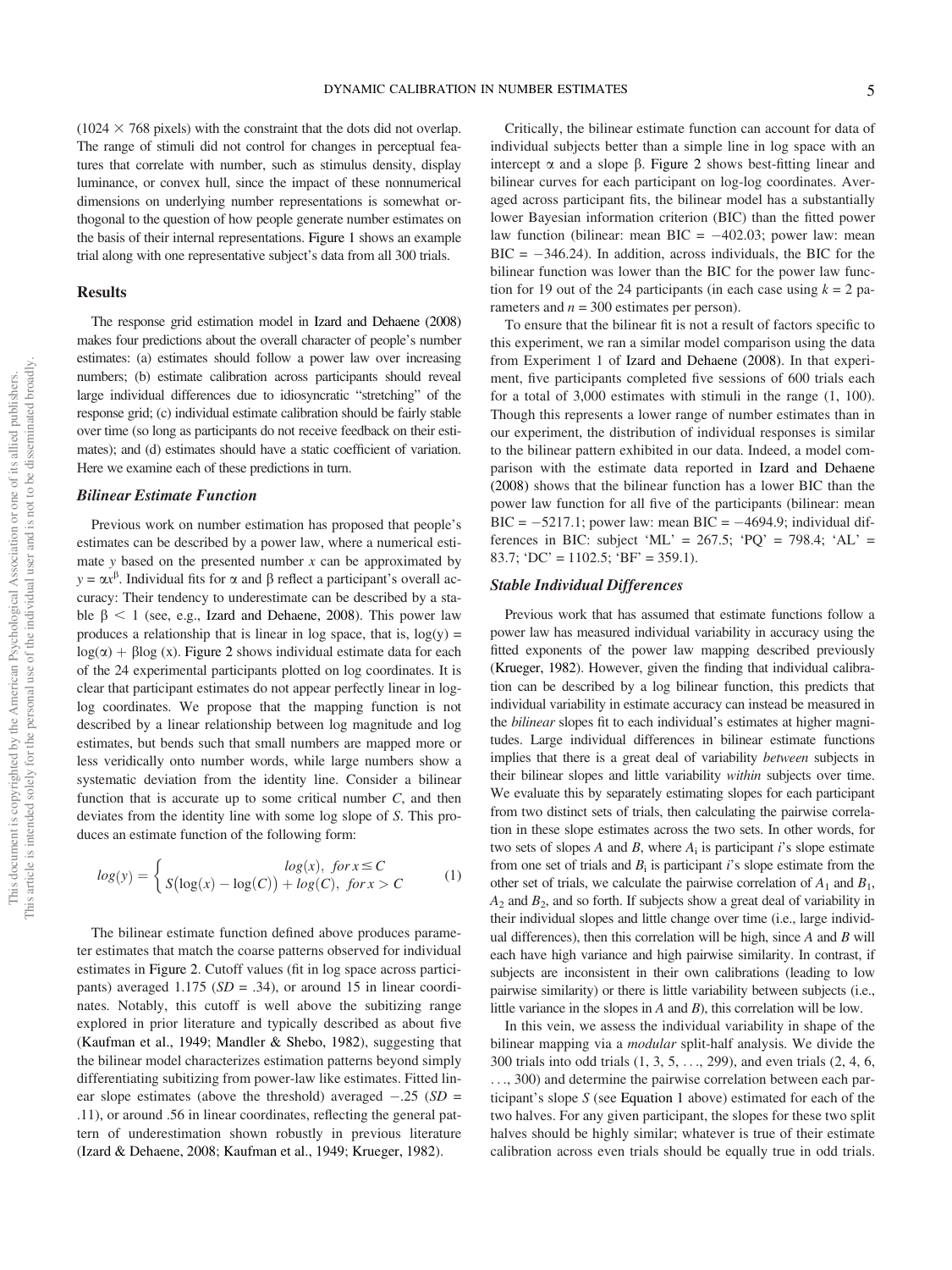

#### <span id="page-5-0"></span>Figure 2

Individual Subject Estimation Data (Red Points) Along With Best Fitting Linear (Blue) and Bilinear (Green) Mapping Functions in Log Space

Note. Estimates are plotted in log coordinates, with best fitting linear functions in blue and bilinear in green. Some of our conclusions may be seen in the raw data alone: (1) systematic mis-estimation occurs for larger, but not smaller, numbers, (2) participants show individual differences in their estimation biases, and (3) estimate variability in log space increases with magnitude. See the online article for the color version of this figure.

100

10

 $\begin{array}{c} \begin{array}{c} \begin{array}{c} \begin{array}{c} \end{array} \end{array} \end{array} \end{array} \end{array}$ 

**Number presented** 

 $10$ 

100

10

Therefore, the correlation between these halves depends mostly on the variability in each set of slopes. If participants have a large amount of individual variability in their estimates, then the splithalf correlation between participant slopes from the two sets of trials should be high; on the other hand, a low split-half correlation would reflect little stable variability between participants. Modular split-half correlations for the bilinear slopes were very high  $(r =$ .96;  $t(22) = 15.6$ ,  $p < .001$ ), revealing large, stable individual differences in estimate calibrations. Thus, individual differences persist under the bilinear model, not just the traditional power law estimation model. While prior work has mostly argued for the source of this individual variability in the acuity of people's magnitude representations [\(Gallistel & Gelman, 1992;](#page-20-17) [Whalen et al.,](#page-22-4) [1999](#page-22-4)), we show in the subsequent section that this may also stem

10

100 1

> from variability in people's *mapping* from magnitude representations to verbal estimates over time.

10

100

1

100

10

## Within-Subject Calibration "Drift"

100

đ,

The response grid model of estimation proposed by [Izard and](#page-21-4) [Dehaene \(2008\)](#page-21-4) predicts that human estimate calibration should be stable over time in the absence of feedback. They find that individual estimates are calibrated by feedback (both accurate and misleading) and that this calibration persists across many subsequent trials. To test the stability of the mapping function over time, we revise our earlier modular split-half analysis in favor of a blocked split-half analysis. In a blocked split-half analysis, we divide each participant's estimates into their first and second half of the experiment rather than even and odd trials. As with our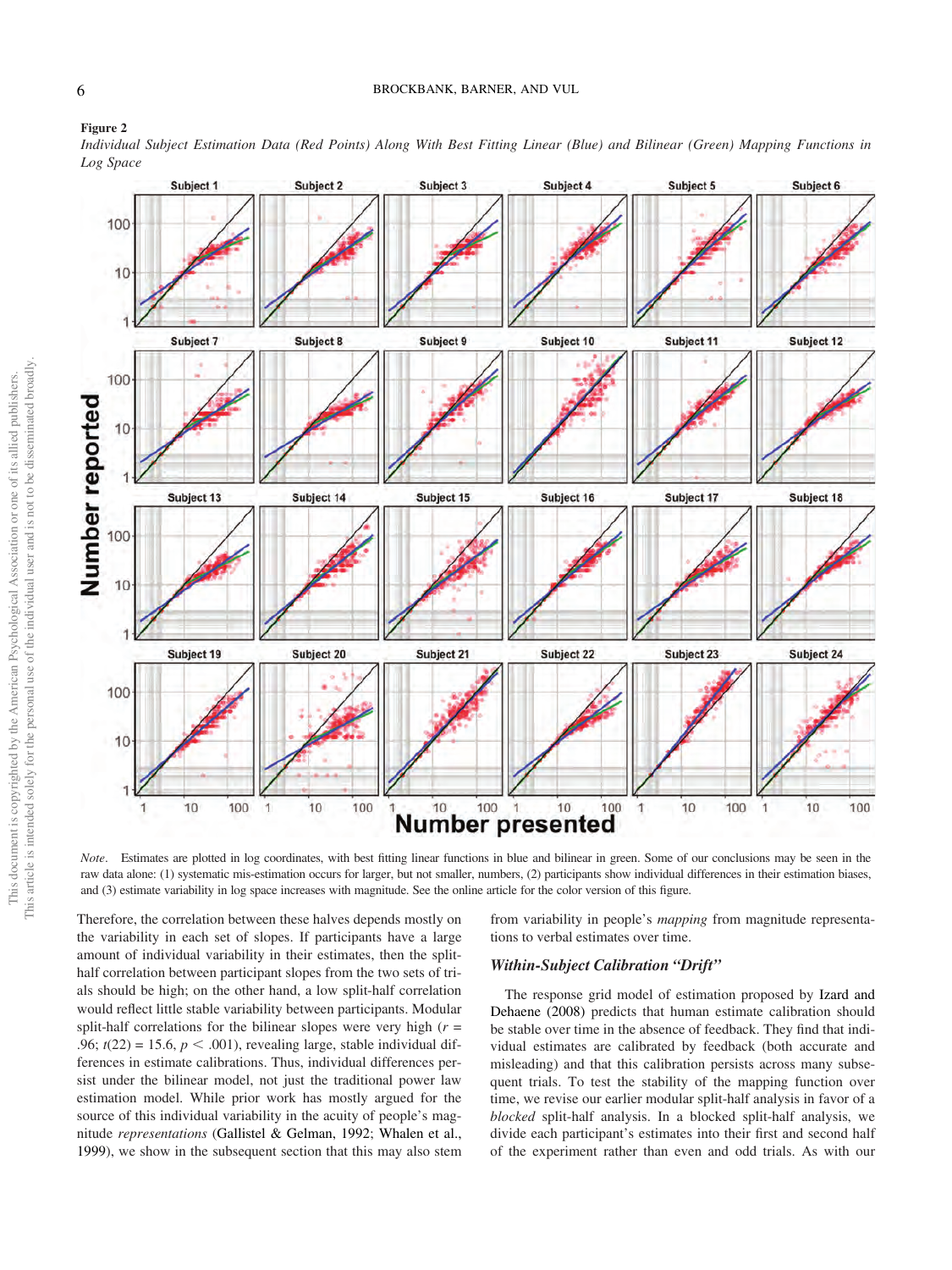modular split-half analysis, the blocked split-half correlation of subject estimate slopes was highly significant  $(r = .79; t(22) =$ 6.13,  $p < .001$ ), indicating that people are very consistent in their idiosyncratic magnitude to number mappings. However, the blocked split-half correlation above is notably lower than the modular split-half correlation discussed previously—this difference is highly significant using the Fisher r-to-z transform  $(z = -2.58, p = 0.008)$ . The difference between modular and blocked split-half .0098). The difference between modular and blocked split-half correlations provides a coarse indication that the slope of the magnitude-number mapping function is not stable within individuals over the experimental session; if the bilinear slopes we estimate for each participant's mapping function were stable over time, the best-fitting slopes in the first and second half of the experiment should not depart meaningfully from each other. Their correlations should be similar to those estimated over the full range of the experiment on alternating trials.

To more precisely measure the change in estimate calibration over time indicated by our split-half results, we generalize the blocked split-half analysis to blocked split-nths for  $n = 30$ . For a split-30th analysis, we divide our 300 trials into 30 subsets (rather than the two used for split-half), each one comprising 10 trials. For example, the fifth blocked split-30th subset will contain trials 41–50. This gives us a more fine-grained view of the change in estimate slopes over time. As in our blocked split-half analysis, we estimate the bilinear slopes for each of these trial subsets and compare them across participants. [Figure 3 \(top\)](#page-7-0) shows the correlations between calibration slopes across each of the 30 trial blocks. Trial blocks that are close to each other have a higher correlation than blocks that are farther, that is, Block 1 is more like Block 2 than Block 10. This suggests that the blocked split-half results described above reveal a broader pattern of decreasing reliability of estimate calibration over time: People's estimates drift in their calibration.

Though the overall pattern of drift can be seen in [Figure 3 \(top\),](#page-7-0) we wish to quantify how much people's calibrations vary over the experiment. The blocked split-30th correlation between, for example, Block 1 and Block 2 (the bottom-most red square in [Figure 3](#page-7-0) [\(top\)](#page-7-0)) measures the correlation of slopes estimated from two adjacent periods of time in the session that are on average separated by 10 trials. The same is true for the correlation between Blocks 2 and 3, 3 and 4, and so forth. In general, if we calculate the correlation between subset i and subset  $i + k$  from a blocked split-30th analysis, those subsets are separated by a trial distance of 300\*k/ 30 trials. If slopes are drifting over the course of the experiment, we would expect the correlation of slope estimates to decrease with k—the separation between blocked subsets. This predicted decrease in slope correlations over increasing trial distance summarizes the pattern seen in [Figure 3 \(top\)](#page-7-0) Trials in Blocks 1 and 2, 2 and 3, and 3 and 4 ( $k = 1$ , average trial distance = 10) have a higher slope correlation than trials in Blocks 1 and 10, 2 and 12, 3 and 13, and so forth  $(k = 10$ , average trial distance = 100).

[Figure 3 \(bottom\)](#page-7-0) shows the correlation in bilinear slope estimates across trial distances between the blocks of trials shown in [Figure 3 \(top\).](#page-7-0) This correlation over trial distances is plotted in red. As a point of comparison, we calculate this same correlation after shuffling each participant's trial index, shown in green in [Fig](#page-7-0)[ure 3 \(bottom\)](#page-7-0); this represents an expectation about the stability of individual calibration slopes when we do not consider the time course of the experiment. While the shuffled correlation of estimate slopes remains stable, the blocked split-30th correlations decrease steadily over greater trial distances. The fact that the blocked split correlations remain fairly high even at a trial distance of 300 (hovering around .6 in [Figure 3 \(bottom\)\)](#page-7-0) is likely a result of stable individual variability in estimate calibrations in combination with people maintaining reasonably calibrated estimates throughout the task. However, despite the overall stability of estimate calibration across individuals, a linear regression on the correlations in the blocked split-30ths as a function of trial distance is significantly negative (95% confidence interval [CI] on the slope:  $[-.0015, -.0013]$ ;  $t(433) = -24.95, p < .001$ ). Meanwhile, the slope of the shuffled trial order correlations shown in green in [Fig](#page-7-0)[ure 3 \(bottom\)](#page-7-0) is not significantly different from zero. This provides a robust confirmation that participant estimate calibrations drift over the course of the experiment. It is worth noting here that we describe participants' estimate calibration as a drift not in the directional sense of, for example, drift-diffusion models ([Ratcliff](#page-21-30) [& McKoon, 2008\)](#page-21-30), but instead as a random walk constrained by each participant's overall calibration tendency and their most recent estimates. These results are not predicted by the response grid model of [Izard and Dehaene \(2008\);](#page-21-4) rather than a stable mapping from magnitude to number, we find evidence of a dynamic variability in people's estimate calibrations over time.

#### Increasing Coefficient of Variation at Higher Magnitudes

Prior work in number estimation has proposed that people have an idiosyncratic but stable Weber fraction that represents variability in their internal number representations ([Gallistel & Gelman,](#page-20-17) [1992](#page-20-17); [Whalen et al., 1999\)](#page-22-4). However, the subsequent mapping from these internal representations to verbal estimates is assumed to be noise-free, leading to a constant coefficient of variation in their estimates. In other words, the variability of their estimates scales with the magnitude of the estimates as a result of Weber noise in the underlying number representations (though see recent findings in [Testolin & McClelland, 2021](#page-21-22)). However, in the previous section we describe evidence that the bilinear slope of individual estimates may wobble across many trials, causing participants' estimate calibrations to drift over time. This drift will naturally introduce variability in estimates above and beyond that produced by Weber noise, because it causes variability in the mapping from number representations to estimates (rather than just variability in the number representations themselves). Further, this drift in the logarithmic slope of an individual's bilinear mapping will affect estimates at larger magnitudes more than smaller magnitudes, because the wobbling slope of the bilinear mapping introduces greater variability farther along the number line. As a consequence, the calibration drift described previously predicts that the coefficient of variation for participants' estimates will increase over increasing magnitudes. Some evidence of this can be seen in individual estimate data in [Figure 2](#page-5-0). When viewing estimates in log coordinates, a constant CoV amounts to a consistent variability at all (log) magnitudes (i.e., variance that increases in proportion to magnitude should be constant for multiplicative increases in magnitude). However, it is clear in [Figure 2](#page-5-0) that subjects appear to have *increasing* variance in their estimates at larger magnitudes, even when viewed in log coordinates. This suggests that CoV may be increasing for these participants, as predicted by the slow drift in estimate calibrations.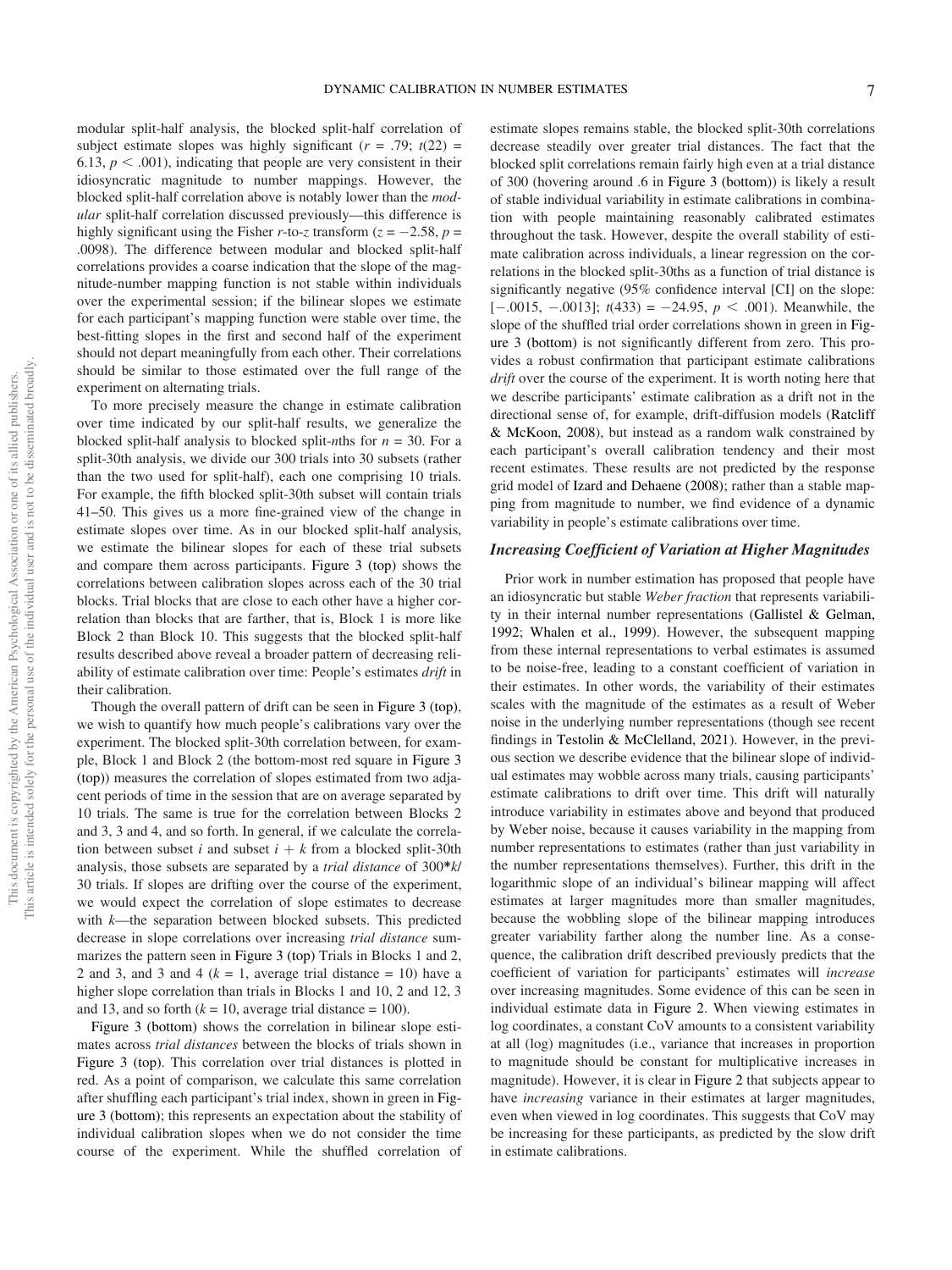<span id="page-7-0"></span>

Note. (Top) Correlation in trial slopes across blocks of 10 trials for all participants. Calibration "drift" is reflected in the high correlation in blocks close to each other (near the diagonal) and lower correlation between more distant trial blocks (further from the diagonal). (Bottom) Correlation in trial slopes by trial distance for distances between trial blocks shown above (red), compared to the same correlation when trials are shuffled (green). See the online article for the color version of this figure.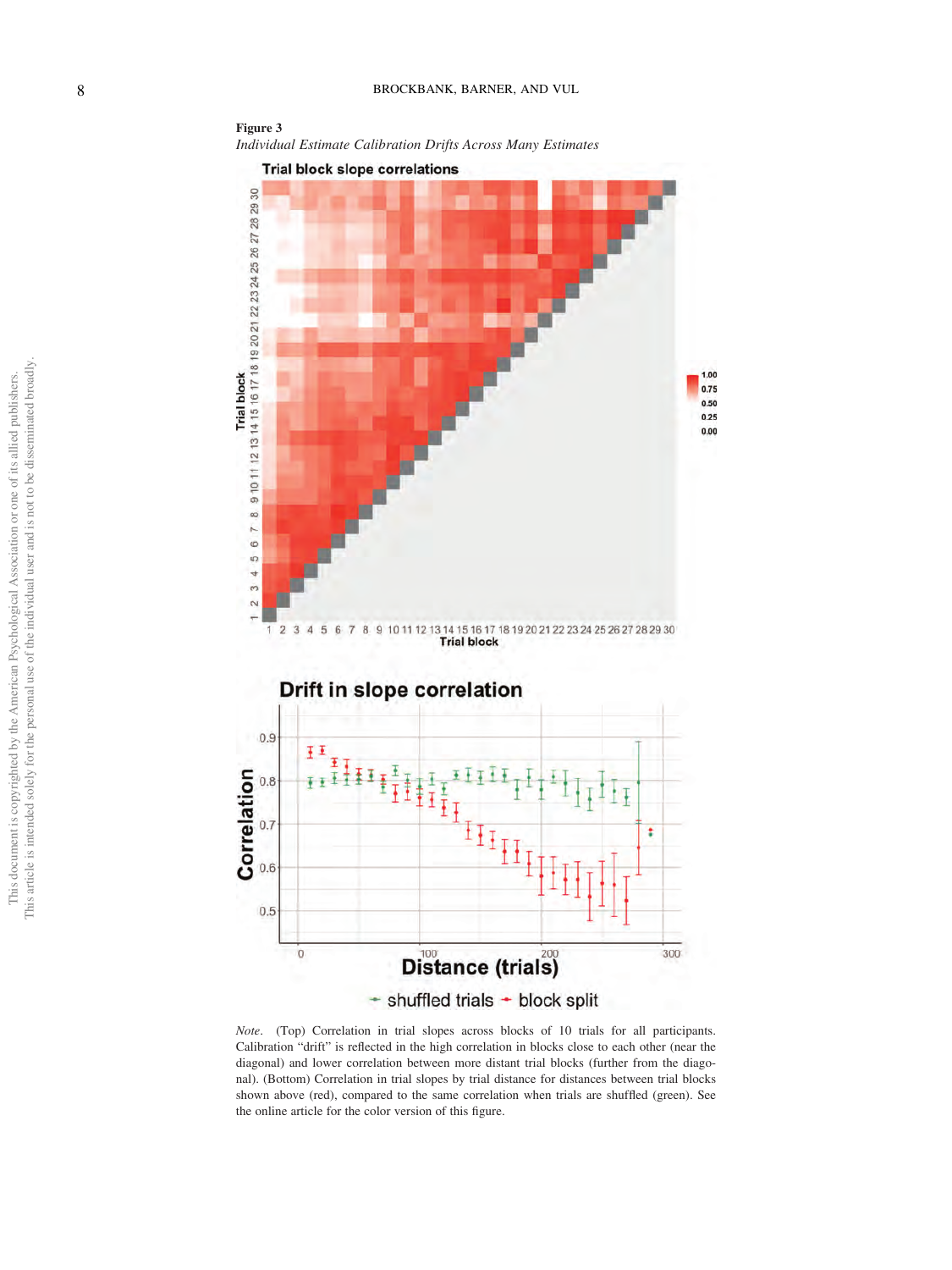To test whether participants have an increasing coefficient of variation, we fit bilinear curves to their estimates as before; now, in addition, we fit a linear parameter to the variance of their log estimates to determine how much this variance is increasing as a function of log magnitude. Concretely, our previous bilinear estimate functions were fit using a normal distribution around the true log magnitude to determine the likelihood of each participant's log estimates. With a constant CoV, the standard deviation of this log normal distribution should be a fixed value that reflects the coefficient of variation. However, if CoV is increasing, then a linear function fit to the standard deviation of the log normal as a function of (log) magnitude should have a positive slope (if CoV is not increasing, this function will have a slope of zero). We fit slope and intercept parameters to the standard deviation of log estimate distributions for each participant.<sup>[2](#page-8-0)</sup> Figure 4 shows the distribution of fitted slopes, which represent the increase in standard deviation as a function of log magnitude. The distribution of slope parameters is significantly greater than zero (*t*  $(23) = 5.54$ ,  $p < .001$ ; 95% CI for the slope mean is [.17, .38]); as log magnitude increases, the best-fitting standard deviation for the distribution of log estimates increases as well, suggesting that participants have an increasing CoV. This pattern is predicted by an estimate process that involves ongoing updating of individual estimate calibrations—that would have a larger impact on the variability of larger estimates—but is not consistent with participants having a stable coefficient of variation [\(Izard & Dehaene, 2008\)](#page-21-4).

#### Figure 4

Distribution of Slope Parameters for the Standard Deviation of the (Log) Normal Distribution Used to Determine Each Participant's Estimate Likelihoods



Note. Slopes greater than zero represent an increase in variability of log estimates as a function of log magnitude, i.e., an increasing coefficient of variation. The red line indicates the expected average of 0 and the black line indicates the mean of the fitted slopes, with 95% CI indicated by the dashed black lines. See the online article for the color version of this figure.

## **Discussion**

In this experiment, we sought to characterize the form and stability of the mapping function between representations of number and formal estimates. In particular, we tested the claim of [Izard and Dehaene](#page-21-4) [\(2008\)](#page-21-4) that this mapping function should respect a power law that varies across individuals, with a constant coefficient of variation that reflects a stable mapping from noisy internal magnitude representations. We presented participants with a large range of magnitudes and analyzed their estimates over the course of many trials. Results from this experiment provide two novel ways of thinking about how people map from perceptions of number to verbal number estimates.

First, the overall shape of people's estimates is best described by a bilinear mapping in logarithmic space from presented number to estimate. In this formulation, most people are highly accurate at estimates up to a threshold, after which their estimates depart from the identity line, most often underestimating. Critically, this shift in behavior for larger numbers does not simply reflect random responding, or a complete lack of systematicity. Instead, our results show that although participants are not always accurate at high magnitudes, they are nevertheless uniquely calibrated. Even over a distance of 300 trials, estimates exhibited far greater variability between participants than within. This log bilinear fit differs from the power law described in previous literature [\(Izard & Dehaene, 2008\)](#page-21-4), but is notably consistent with results suggesting that people combine associative mappings at lower magnitudes with more flexible structure mappings at higher magnitudes [\(Sullivan & Barner, 2013](#page-21-27)). The best fitting cutoff values for each participant, which averaged 15 in linear coordinates, may in part reflect the point at which they no longer rely on associative mappings and generate less accurate estimates.

One alternative account of these results is that the fitted cutoff values do not reflect a transition from associative to structural mapping, but subitizing instead [\(Kaufman et al., 1949](#page-21-19); [Mandler &](#page-21-29) [Shebo, 1982\)](#page-21-29). On this view, the bilinear model simply reflects the role of subitizing at lower numbers. However, the average cutoff value of approximately 15 in our data is substantially higher than the typical subitizing limit of around five. The accuracy of the bilinear function below the cutoff is unlikely to merely reflect the increased accuracy of subitizing.<sup>3</sup> A second possible account of the data is that the cutoff values, rather than representing something like the transition from associative to structure mappings, are primarily a function of exposure time to the stimuli. Prior work has shown that estimation error can in part be explained by the amount of time participants have to foveate a number array [\(Cheyette &](#page-20-18) [Piantadosi, 2019](#page-20-18)). However, the finding in these results is that participants who are given longer exposure (up to 3 s) on some stimuli show less underestimation and lower Weber fractions in their

<span id="page-8-0"></span><sup>&</sup>lt;sup>2</sup> This new fit did not substantially change the bilinear parameters previously fit to participant estimates, though the addition of the slope parameter increased overall log likelihood of the fits.<br><sup>3</sup> A further distinction between the regime below our cutoff of around 15

<span id="page-8-1"></span>and subitizing is that subitizing is typically considered to be a matter of precision rather than calibration for low number estimates. Our data show subitizing—or zero-variance estimation—below about six, but in the range of six to 15, while there is variance in estimates (in contrast to subitizing), there is no systematic miscalibration. We believe that the calibrated regime below 15 is a different phenomenon than subitizing itself. Indeed, [Kaufman, et al. \(1949\)](#page-21-19) showed calibration up to about 15, but only identified the subitizing range as below six, because that is the range to which zero-variance, high-confidence estimates were restricted.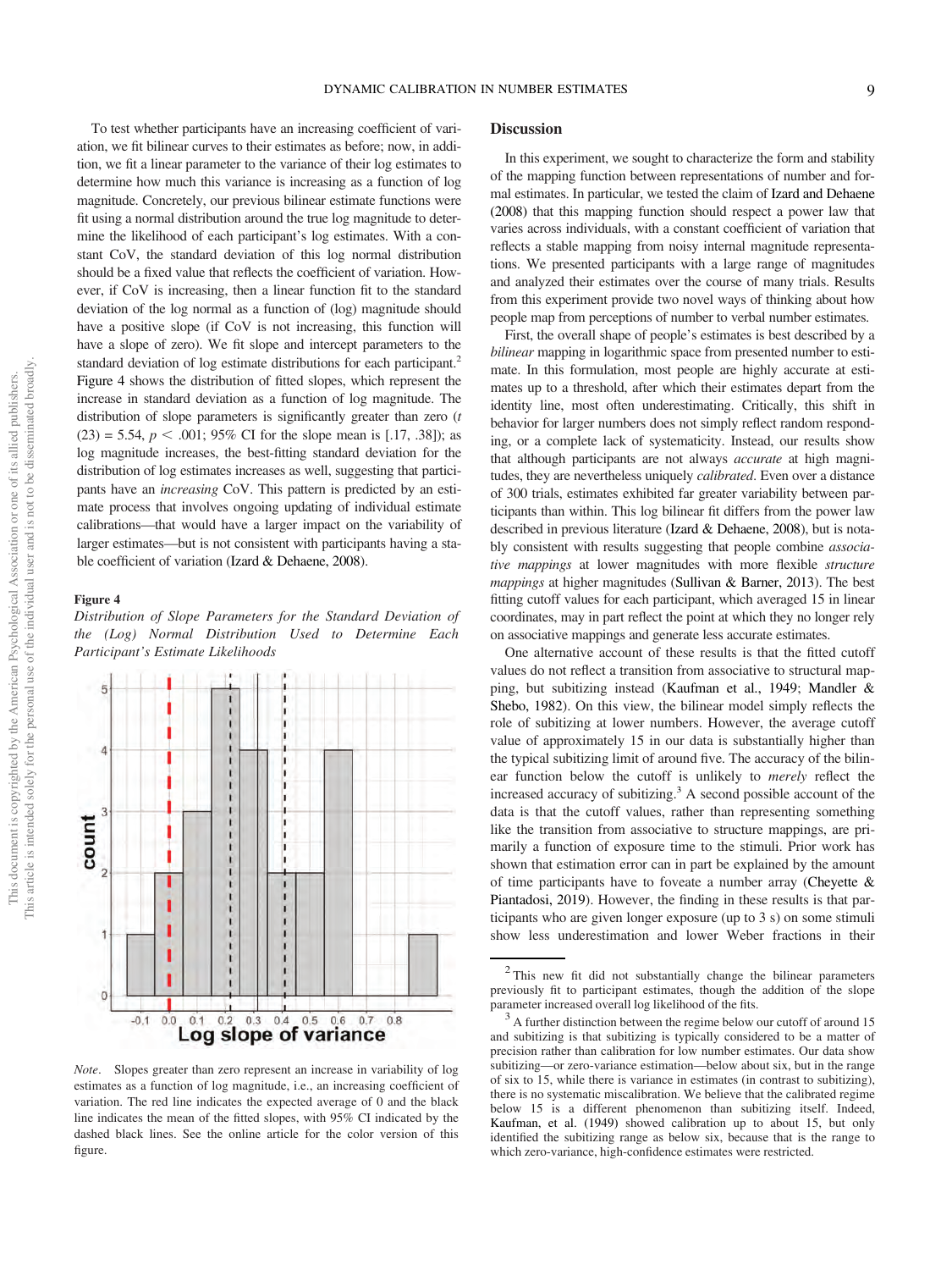responses. Such an effect ought to improve estimate calibration and reduce variance across the full range of numbers, rather than being restricted to some particular cutoff point, as we find.

The second contribution of the current results is to show that numerical estimation—in particular, the slope of the bilinear fit for larger magnitude estimates—is subject to a slow drift over many trials (despite the relative stability noted previously). While the mapping of magnitudes to numbers may be consistent across a range of magnitudes at any point in time, these data suggest that it changes over time. This change in calibration slope over many trials, which is exaggerated at higher magnitudes, explains the variability in estimates above and beyond what would be expected by Weber noise in internal number representations. This in turn explains the observed increase of the coefficient of variation for larger magnitudes, an effect not accounted for by existing models. Why might previous results have failed to detect this increase in coefficient of variation? Given that an individual's slow drift in estimate calibration is best detected across many trials and a large range of estimates, previous studies may have lacked a sufficient number of trials at large magnitudes to detect such effects (see, e.g., [Frank et al., 2008](#page-20-19), [2012;](#page-20-20) [Gallistel, 1990;](#page-20-3) [Gordon, 2004\)](#page-20-21). More recent work by [Testolin and McClelland \(2021\)](#page-21-22) has also called into question the notion of a stable CoV. After reanalyzing data from several well-known experiments on number perception and estimation, the authors find evidence of a decreasing CoV for estimates between 10 and 80 first reported in [Revkin et al. \(2008\).](#page-21-31) This pattern contrasts with our results showing an increasing CoV for larger estimates, but this may also be due to the lower range of numbers estimated in [Revkin et al. \(2008\).](#page-21-31) Future research should incorporate larger estimate ranges and total estimates to better quantify this effect.

Broadly, our results suggest that people not only have uncertainty in their subjective representations of number, but also a dynamic uncertainty in their mapping from these representations to formal number. One possible explanation of this dynamic uncertainty is that when estimating, people seek to maintain consistency with previous estimates, which could produce the sort of wandering calibration slopes seen in our data. Such an account might in theory apply to a range of settings where we regularly map from internal, subjective representations to formal systems. Indeed, this finding integrates number estimation with other domains of psychophysics where such effects have been observed [\(Garner, 1953;](#page-20-15) [Holland & Lockhead,](#page-21-13) [1968](#page-21-13); [Stewart et al., 2002](#page-21-18)). In the next section, we test this theory with a model of the mapping process from magnitude to formal number in which numerical estimates are generated with a goal of maintaining consistency with prior estimates. This approach builds on previous models in psychophysics that aimed to provide accounts of similar dependencies exhibited across multiple judgments ([Laming,](#page-21-16) [1984](#page-21-16); [Stewart et al., 2005\)](#page-21-15). We show that this model, with a limited set of cognitively plausible assumptions about people's numerical reasoning process, achieves an accurate mapping and produces characteristic patterns of bilinear estimation, individual variability, and calibration drift.

#### Modeling Number Estimation

The experimental results described previously suggest that central features of human number estimation are unaccounted for by existing models, namely the log-bilinear shape of the estimate

function and the "slow drift" in estimate calibration. The latter reflects dynamic variability in the mapping from internal magnitude representations to verbal estimates that produces an increasing coefficient of variation at higher magnitudes. The response grid model of [Izard and Dehaene \(2008\)](#page-21-4), which proposes a direct mapping between internal magnitude activation and verbal number estimates, does not readily incorporate these findings. While revisions to the response grid might allow for auto-correlated stretching and compression of the grid over successive trials to produce a drift similar to what participants exhibit, there is no principled way to produce the log-bilinear estimate function seen in our empirical results; nothing about the response grid formulation suggests that participants should be highly accurate up to a threshold of around 15 and then show power-law like estimates for greater magnitudes.

The response grid model also requires that people's internal magnitude representations offer a distance metric that can be mapped onto numerical distance for estimation, that is, different magnitude representations have a psychophysical "distance" that has a rough correspondence to differences in number. While this is likely defensible in the case of number estimation [\(Sullivan & Barner, 2014a\)](#page-21-32), we cannot assume that any scale for which we have an internal representation will have the property of intuitive distance, nor that such distances will map cleanly onto the formal system [\(Laming,](#page-21-16) [1984\)](#page-21-16): Consider, for example, willingness-to-pay or how much you enjoyed a restaurant mapped onto a five-star review scale. Therefore, in the interest of generality, we seek a solution to number estimation that might plausibly inform the broader problem of navigating between psychophysical and formal scales.

To better account for our experimental data and to provide a more generalized solution to the problem of mapping internal states onto formal systems, we propose a model of number estimation that does not rely on a stable internal scale that corresponds to the external one. Instead, our model uses paired magnitude-number associations drawn from past experience to determine the most likely estimate on a given trial. At a high level, the model generates an estimate for a given magnitude by sampling previous trials, as well as more familiar magnitude-number mappings drawn from prior experience. A series of ordinal comparisons between the trial magnitude and the sampled magnitudes gives the model a set of parallel ordinal constraints on the corresponding number value for the current stimulus (i.e., if its magnitude is larger than the previous trial's magnitude, then its number estimate should also be larger). These ordinal comparisons, combined with a prior that reflects more experience with low numbers than high numbers, forms the basis for the model's estimate function.

Critically, estimates generated in this fashion do not rely on a stable or long-term internal scale, but instead are the result of ongoing calibration using items sampled from memory. This approach is broadly consistent with earlier work that has shown that rich commonsense inferences can be made using only simple operations performed over limited samples [\(Bonawitz et al., 2014](#page-20-22); [Stewart et al., 2006;](#page-21-28) [Vul et al., 2014\)](#page-21-33). Further, the model's estimate process does not require a notion of psychophysical distance that somehow maps onto numerical distance, since its estimates are based on simple ordinal comparisons with previous experience; its accuracy then depends on the availability of relevant samples that allow it to calculate an estimate. The use of immediate context to support estimates rather than an absolute internal scale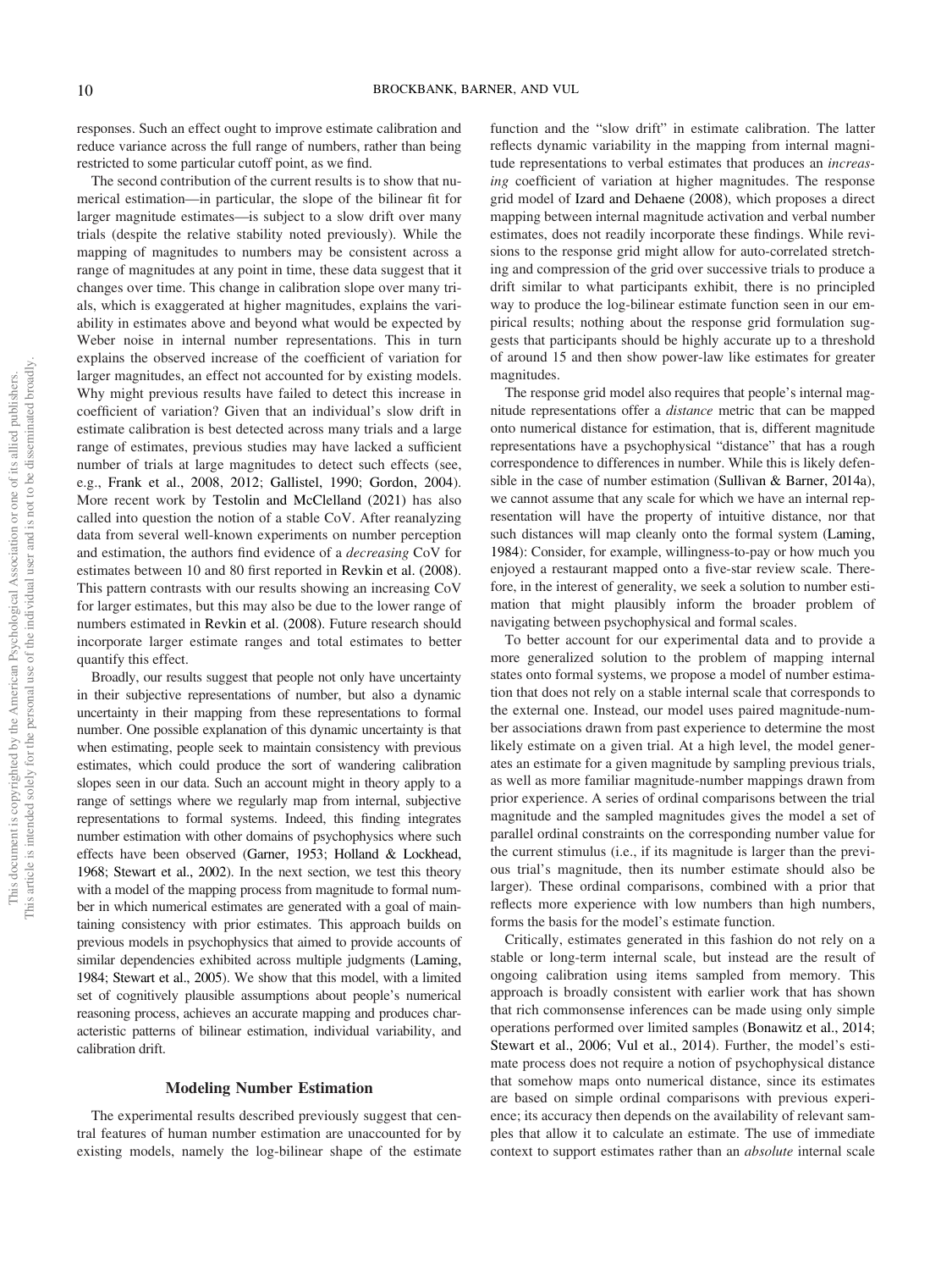connects this model to prior work in psychophysics ([Laming,](#page-21-16) [1984](#page-21-16); [Stewart et al., 2002,](#page-21-18) [2005](#page-21-15)), reflecting its generalizability beyond number estimation. In particular, it is similar to models of categorization that rely on the difference between the current and previous stimulus to make a decision [\(Stewart & Brown, 2004;](#page-21-17) [Stewart et al., 2002](#page-21-18), [2005](#page-21-15)). However, the current model differs from this prior work in a number of ways, including the combination of previous trials with familiar examples and the mapping onto a large integer range rather than a small number of ordinal categories.

Despite the considerable challenges in producing estimates with such a simple process, we show that this model is able to achieve a reasonably accurate mapping based on a limited set of data. Critically, we further show that the model's structure allows for a simple characterization of bilinear estimate patterns, individual variability, and calibration drift. Our model suggests that many signature aspects of human number estimation may be explained by such an ongoing estimate calibration process. More broadly, we argue that human number estimation, as well as other settings in which we must map from subjective internal scales to formal external ones, are best described by this sort of simple reasoning process over limited samples.

#### Model Description

#### Representing Magnitudes

[Figure 5](#page-11-0) provides an overview of the model's estimation process. First, presented with a number  $\eta$  (e.g., the sample stimulus shown in [Figure 1](#page-3-0)), the model generates an internal magnitude representation m from a distribution  $p(m) \propto N(\log(n), \sigma)$  for that trial stimulus[.4](#page-10-0) The absolute value of this magnitude representation is assumed to have no bearing on the numerical estimate that the model will produce but allows us to formalize the ordinal comparison between magnitudes. While the exact nature of this representation is a subject of active research [\(Carey & Barner, 2019;](#page-20-5) [Cheyette & Piantadosi, 2020;](#page-20-23) [Leibovich et al., 2017\)](#page-21-1) we remain agnostic about the details of how magnitudes are represented, and our model is neutral with respect to differences between previous accounts.

A natural question is how fine grained this magnitude representation is. If the representation were such that it could distinguish any two numbers with 100% accuracy, the model would have a much easier task than if magnitudes of 50 were indistinguishable from 500. Prior work has suggested that the Weber fraction for people's number representations (the ability to distinguish between two distinct numbers relative to their magnitudes) remains constant as magnitude increases, though it can vary substantially across individuals [\(Whalen et al., 1999](#page-22-4)). This leads to a stable coefficient of variation in magnitude representations (distinct from the coefficient of variation in estimates described previously). Consistent with [Whalen et al. \(1999\)](#page-22-4), and other similar findings (e.g., members of the Pirahã tribe have a fairly stable coefficient of variation in their magnitude representations even without words for larger numbers; [Frank et al., 2008](#page-20-19), [2012;](#page-20-20) [Gor](#page-20-21)[don, 2004\)](#page-20-21), we set the magnitude representations in our model to have a cognitively plausible, stable CoV of .24.<sup>[5](#page-10-1)</sup> This means that our model uses a noisy magnitude representation consistent with previous research on human number reasoning.

## Calculating the Estimate

The model's task is then to select a reasonable number estimate y for this magnitude  $m$  (here, we use the range  $[1, 1000]$  to match our experimental results). To calculate this, it relies on a set of sampled magnitude and number tuples  $\{\mu_i, \gamma_i\} \in \mu$ ,  $\gamma$ . The vectors of magnitude  $\mu$  and number  $\gamma$  are comprised of previous trial estimates as well as well-known mappings, and combine two different sources of information that might support number estimation. Though the *sources* of these mappings vary, the model has a unified process for generating an estimate given this information. The model uses Bayesian inference to select an estimate y sampled from the posterior distribution  $p(y \mid m, \mu, \gamma)$ . Following Bayes rule,  $p(y \mid m, \mu, \gamma) \propto p(m \mid y, \mu, \gamma) p(y)$ . Below we outline the process for calculating each of these terms.

The prior  $p(y)$  is described by a power law distribution  $p(y) \propto$  $y^{-\alpha}$ . We set  $\alpha = 1$ ; thus, favoring lower numbers overall. This reflects the fact that people have a great deal of experience with small numbers and relatively little experience with large numbers and closely describes the need probability function ([Anderson &](#page-20-24) [Schooler, 1991\)](#page-20-24) for sets of increasing magnitude based on their frequency of occurrence in the natural world ([Cheyette & Pianta](#page-20-23)[dosi, 2020;](#page-20-23) [Dehaene & Mehler, 1992;](#page-20-25) [Piantadosi, 2016\)](#page-21-34). People may be more likely to sample lower numbers as candidate estimates, all else equal.

For the likelihood  $p(m | y, \mu, \gamma)$ , the model assembles a stepwise likelihood distribution defined over candidate y values based on the likelihoods of sample estimates. To illustrate,  $p(m | y, \mu, \gamma)$  =  $\Pi_{j=1}^{n}$  p(m |y,  $\mu_j$ ,  $\gamma_j$ ) for each sample estimate with magnitude  $\mu_j$ <br>and number value  $\chi_j$ . The likelihood for each sample p(m | y,  $\mu_j$ and number value  $\gamma_j$ . The likelihood for each sample p(m | y,  $\mu_j$ ,  $\gamma_i$ ) has the form:

$$
p(m \mid y, \mu_j, \gamma_j) = \begin{cases} p(m < \mu_j), & \text{for all } y < \gamma_j \\ p(m \ge \mu_j), & \text{for all } y \ge \gamma_j \end{cases}
$$
 (2)

Since magnitudes m and  $\mu_i$  are drawn from Gaussian distributions centered at y and  $\gamma_i$ , respectively, we can derive the probability of sampling a value less than 0 from a normal distribution centered at m –  $\mu_j$  as  $\Phi\left(\frac{m-\mu_j}{\sqrt{2\sigma^2}}\right)$  $\left(\frac{m-\mu_j}{\sqrt{2\sigma^2}}\right)$ . While this might seem to violate the earlier constraint that the model only knows the ordinal ranking of magnitudes and not anything about their distance, suitably small  $\sigma$  in log space will make this probability  $p(m < \mu_j)$  close to 1 or 0 for almost any two estimate magnitudes, rendering this effectively a binary ordinal judgment. By taking the product of sample likelihoods p(m | y,  $\mu_i$ ,  $\gamma_i$ ) in this fashion, the model can assemble a reasonable stepwise approximation to the overall likelihood p(m | y,  $\mu$ ,  $\gamma$ ); see [Figure 5,](#page-11-0) Step 2. This stepwise distribution is then scaled toward lower numbers by the prior  $p(y)$  to produce the posterior  $p(y \mid m, \mu, \gamma)$  defined above [\(Figure 5](#page-11-0), Step 3).

<span id="page-10-0"></span><sup>&</sup>lt;sup>4</sup> The assumption throughout this paper that magnitude distributions have variance that is constant in log space comes from prior work suggesting that people's internal magnitude representations are likely to be on a log scale [\(Izard & Dehaene, 2008\)](#page-21-4). Increasing or decreasing this variance corresponds to more or less "noise" in people's approximate

<span id="page-10-1"></span>number sense ([Piantadosi, 2016\)](#page-21-34). <sup>5</sup> This corresponds to a standard deviation of the log<sub>10</sub> Gaussian magnitude representation equal to 0.1.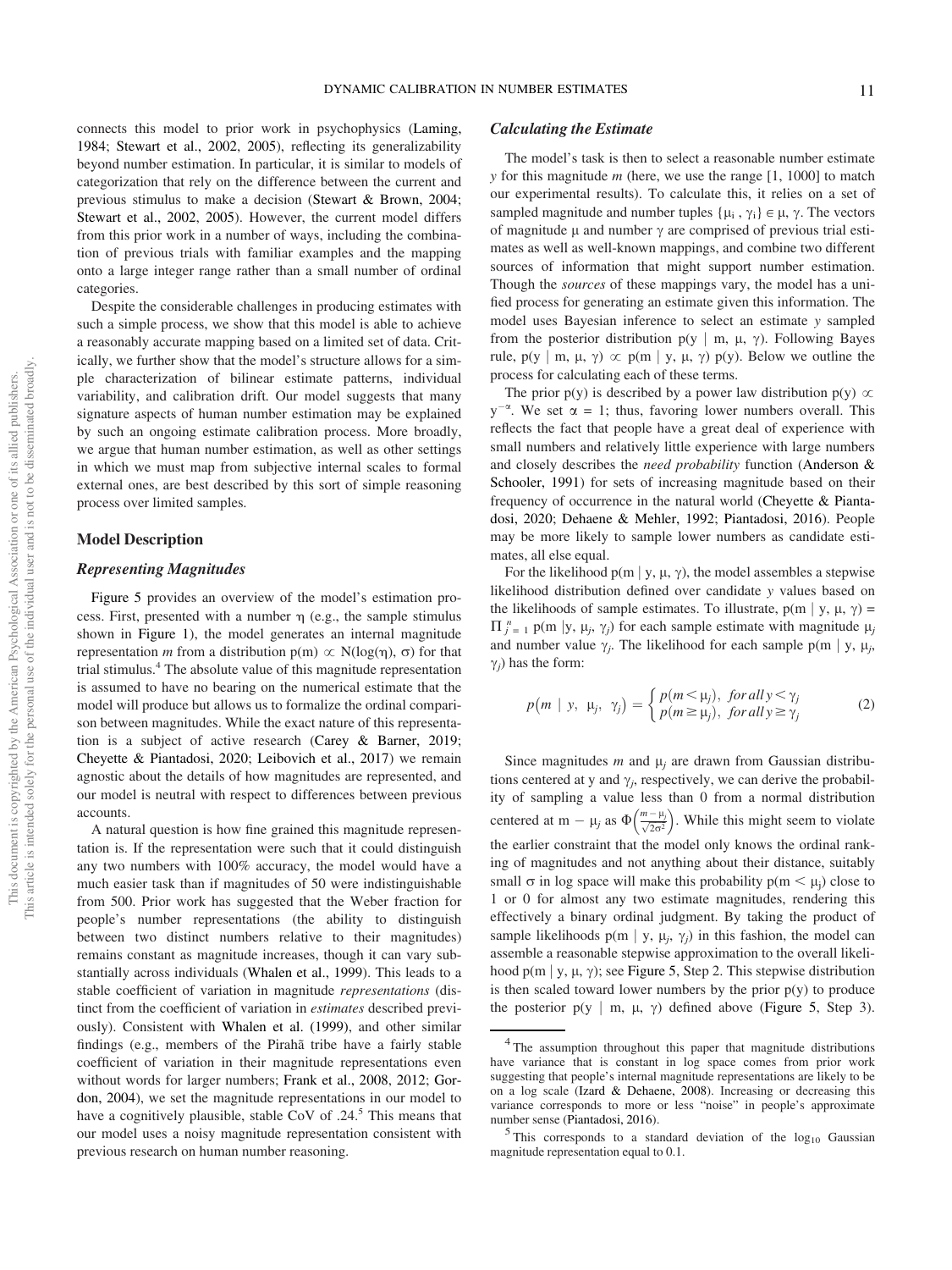<span id="page-11-0"></span>

*Note.* (1) a new trial has an approximate magnitude  $m_t$ . (2) an ordinal comparison between and magnitudes from sampled estimates (shown here for trial  $t-1$  and  $t-2$ ) produces a likelihood function over possible number estimates for  $m_t$ . The product of these individual sample likelihoods forms the general likelihood function. (3) combining the likelihood with a prior favoring lower numbers, the estimate for trial  $t$  is drawn from a posterior distribution over number estimates shown in green at far left. See the online article for the color version of this figure.

Finally, to generate a number estimate y from the posterior  $p(y)$ m,  $\mu$ ,  $\gamma$ ), the model raises the posterior distribution to an exponent  $\delta$  whereby sampling from the posterior approximates the maximum a posteriori (MAP) estimate [\(Sanborn & Beierholm, 2016\)](#page-21-35).

## Sampling Previous Estimates

The model calculates a likelihood over  $y$  above by sampling from previous estimates and familiar magnitude-number mappings to get sample magnitude and number tuples  $\{\mu_i, \gamma_i\} \in \mu, \gamma$ . The model has free parameters for the number of samples  $n$  that it takes in each trial and  $k$  for the probability that a given sample comes from a well-known magnitude to number pairing (with probability  $1 - k$  the model instead samples from the set of previous trial estimates). A sample  $\{\mu_i, \gamma_i\}$  can then be defined as follows:

$$
\{\mu_j, \gamma_j\} = \begin{cases} \text{Memory}(\alpha), & \text{with probability } k \\ \text{Trials}(\alpha), & \text{with probability } 1 - k \end{cases} \tag{3}
$$

In the function above, Memory  $(\alpha)$  is a function that returns magnitude, number tuples  $\{\mu_i, \gamma_i\}$  from *familiar mappings*, and Trials ( $\alpha$ ) is a function that returns magnitude, number tuples { $\mu_i$ ,  $\gamma_i$ } from *previous trial estimates*.

The familiar mappings between magnitude and number are described by a power law distribution over numbers in the range [1, 1000]; this was chosen to match our experiment but is not central to the model. In other words, Memory  $(\alpha)$  returns a sampled number estimate  $y$  and a corresponding magnitude  $m$  that is close to the true value of the sampled estimate y:  $p(y) \propto y^{-\alpha}$  and  $p(m) \propto N(\log(y))$ ,  $\sigma$ ). These *m* and *y* values returned by Memory (*a*) form the sample tuple  $\{\mu_i, \gamma_i\}$ . The power law distribution used for these samples has a slope  $\alpha$  that strongly favors sampling lower numbers ( $\alpha = 4$ ).

Intuitively, the use of familiar mappings as a source of information during estimation is consistent with the idea that people have

a pretty good sense of what 10 or 20 items looks like. The large slope of the power law distribution from which familiar mappings are sampled reflects the fact that people are far more likely to have an associative mapping to smaller numbers ([Sullivan & Barner,](#page-21-27) [2013\)](#page-21-27), due perhaps to their greater frequency ([Piantadosi, 2016\)](#page-21-34), the use of subitizing for especially low numbers ([Carey & Barner,](#page-20-5) [2019;](#page-20-5) [Feigenson et al., 2004\)](#page-20-4), or simply their greater information content ([Cheyette & Piantadosi, 2020\)](#page-20-23).

The previous trial estimates, like the well-known mappings, are sampled from a power law distribution, in this case over the  $n$  previous trial indices. Trials( $\alpha$ ) samples a "lag" value L where  $p(L)$   $\infty$  $L^{-\alpha}$ , which dictates the previous estimate index from which to sample an estimate (L will be defined over the range  $[1, n]$ ). The sampled lag yields a tuple of an estimated number  $y = y_{t-L}$  and its corresponding magnitude  $m = m_{t-L}$  for the current trial index t. We use  $\alpha = 1$  for the previous trial estimates, which favors the immediately preceding estimates but retains some dependency on earlier estimates; the model is most likely to sample the preceding trial, then the one before that, and so forth. As with the familiar mappings, previous trial estimates are sampled without replacement from the power law distribution over previous estimate indices.

The use of previous estimates to support calibration reflects the idea that people might rely in part on previous estimates to make an estimate in the current trial that feels "coherent," that is, calibrated similarly to previous estimates. The power law function from which previous estimates are sampled is consistent with the fact that insofar as people may be calibrating their current estimate in part based on what they said previously, this would be most likely for the immediately preceding trials. Here, the model does not have any knowledge of whether the magnitude corresponding to the sampled estimate reflects an accurate mapping. Instead, it simply has access to the magnitude representation  $m$  that corresponded to a particular estimate y. Where this estimate happened to be accurate, the model will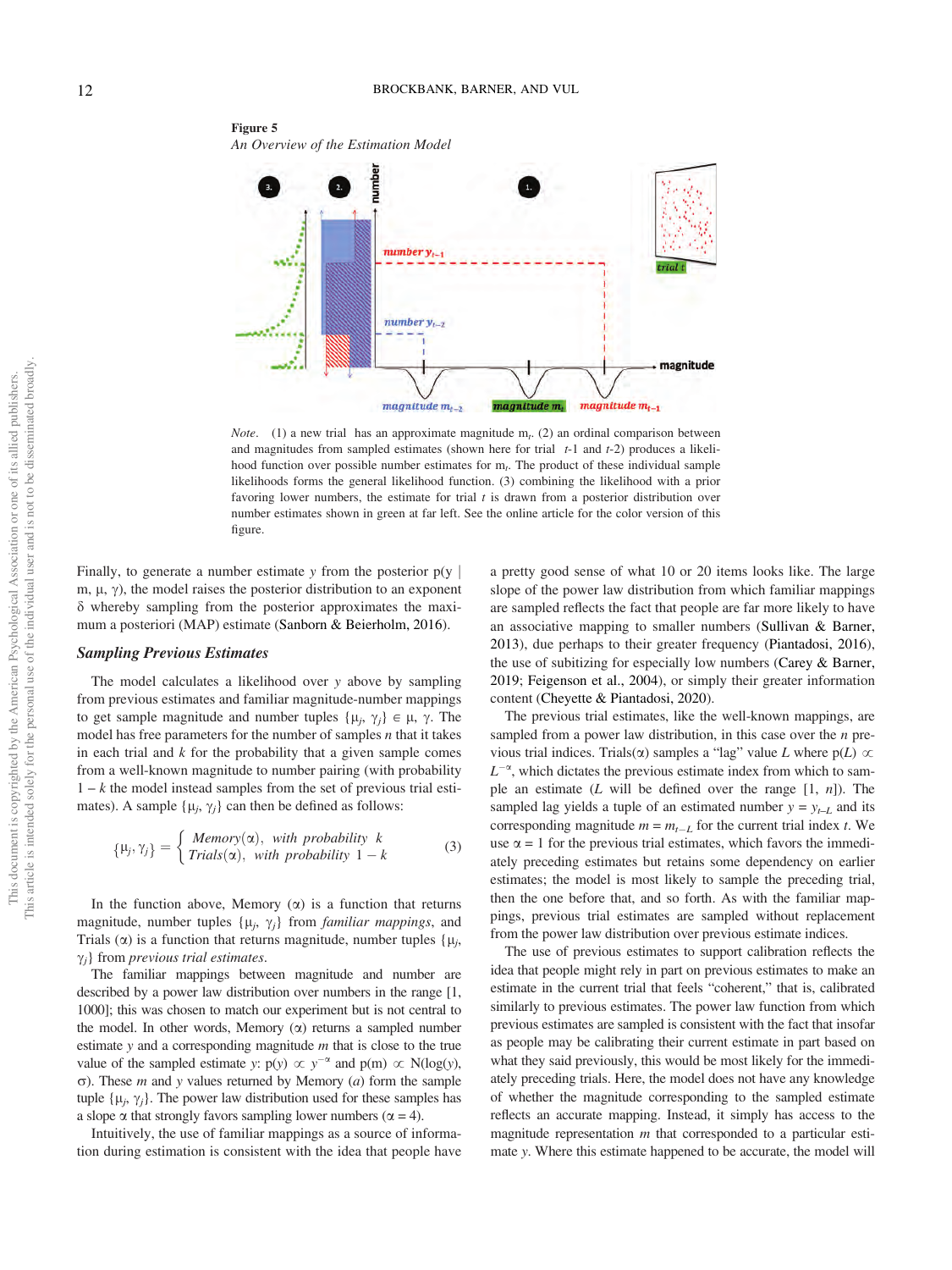benefit from such a well-calibrated sample, but if it was inaccurate, this may support the sort of miscalibrations described in [Izard and](#page-21-4) [Dehaene \(2008\)](#page-21-4). The combination of samples from previous trials and familiar number mappings accords with work in psychophysics arguing that for highly familiar domains like color, people may exhibit more "absolute" categorization, while in less familiar domains people show a great deal of sensitivity to local context ([Laming,](#page-21-16) [1984\)](#page-21-16). Here, number estimation presents a sort of hybrid, with lower number estimation more likely to rely on some amount of absolute judgment (samples from memory), while estimation of higher numbers may rely more on local context (preceding trials).

## Summary

The sampling process described previously yields a set of length *n* where each element is a {magnitude, number} tuple { $\mu_i$ ,  $\gamma_i$ } that is either a noisy but accurate associative mapping from "familiar magnitudes" or the magnitude and corresponding estimate from a previous trial, with the relative proportions of familiar mappings and previous trials in a set of samples determined by  $k$ . The model's sampled estimates allow it to compute a stepwise likelihood function over possible estimates  $y$  for the stimulus magnitude  $m$  as a product of the likelihoods of each sampled estimate via the process described above. This likelihood is then scaled by the prior and normalized to generate a posterior distribution over number values that the model samples to produce an estimate.

On this account, if the sample parameter  $n$  (dictating the number of samples that will inform each estimate) is large, the model draws on a richer set of previous experiences for its estimation; when the probability of sampling from a known mapping  $k$  is also large, the model has a more reliable set of guideposts mapping from magnitude to number that it uses to make a novel estimation. If  $k$  is small, the model relies primarily on previous estimates it has made to calibrate its mapping from magnitudes to estimates. Given this, the proposed model will be trivially successful for a suitably large  $n$  and  $k$ and will be hopelessly inaccurate with sufficiently low  $n$  and  $k$ . Thus, we begin by asking whether the model can achieve humanlike performance with a cognitively plausible number of samples.

#### Model Results

Using the procedure described above to generate estimates for each trial, we tested our model with the 300 trials from each of the 24 participants in our experiment. We begin by identifying values of  $n$  and  $k$  that allow for reasonably accurate estimates. Next, we evaluate how well the model produces the characteristic features of human estimation described in our experimental results. Throughout the remainder of this section, comparison of the model to human performance is done using the participant data from the previous experiment. We use the average of participants' two estimates in each trial, which provides a less noisy set of responses and a more conservative bar for model accuracy. In what follows, we evaluate our model with four central claims:

Claim 1: The model produces an accurate mapping from magnitude to number even with relatively few samples.

Claim 2: The model produces human-like bilinear estimation patterns and underestimation.

Claim 3: The model produces variability that is similar to human individual differences in estimate calibration.

Claim 4: The model produces human-like drift in estimate calibration.

## Accurate Estimates With Few Samples (Claim 1)

Although the model is greatly hindered by making only ordinal magnitude comparisons on each trial, it achieves reasonable performance with a limited number of samples. We hold the probability that a sample comes from a familiar mapping constant at  $k =$ 1.0 to see how the model performs under idealized conditions and evaluate model performance for varying numbers of samples n. [Figure 6](#page-13-0) (top) shows model performance alongside the same estimates for three sample participants. With  $n = 20$  samples drawn from familiar number mappings, the model produces a reasonably accurate function from internal magnitude to number. Model estimates cluster around the identity line at lower numbers and do not deviate substantially more than people do at higher magnitudes.

To quantitatively compare human and model estimates, we plot model estimate mean squared error (MSE) for increasing values of  $n$  samples alongside human  $MSE$  from the estimates in our experiment data. [Figure 6](#page-13-0) (bottom) shows MSE of human estimates compared with model estimates for increasing numbers of samples. The model reliably surpasses overall human accuracy at 15–20 samples. This finding is robust to alternative values of  $k$ : With  $k =$ .5, the model drops below human *MSE* at a similar *n* to  $k = 1.0$ . Thus, reasonable estimate performance by the model does not hinge on idealized learning conditions. This result is compatible with prior research showing that adults may have on the order of 15 strong associative mappings, that is, numbers for which they have direct and accurate mappings from magnitude to number ([Sullivan & Barner, 2013](#page-21-27)). We find support for Claim 1, that under reasonable parameter values, the model is able to attain an overall accuracy that is comparable with humans and resembles in broad strokes the character of human estimation.

## Bilinear Estimation With Human-Like Underestimation (Claim 2)

Underestimation at larger magnitudes is perhaps the most salient and well-documented feature of human number estimates. In our experimental data, this was characterized as a log-bilinear estimation function and was shown to have a better fit than a simple power law mapping. One possible account of the underestimation pattern is that if people are more likely to encounter lower numbers in everyday experience, they will likely be more calibrated in estimating lower numbers; therefore, when encountering a higher number than they are used to seeing, participants might fall toward more familiar (but still plausible) numbers in their estimates, producing a general pattern of underestimation. Such a tendency might even be considered rational, given the power law governing "need probability" of increasing integers [\(Cheyette & Piantadosi,](#page-20-23) [2020;](#page-20-23) [Piantadosi, 2016\)](#page-21-34). Consistent with this, the model's prior on lower numbers and the power law sampling of familiar mappings at lower values together produce a bias toward lower estimate values.

To compare model bilinear estimation fits to the full set of participant data, we plot model cutoff and bilinear slope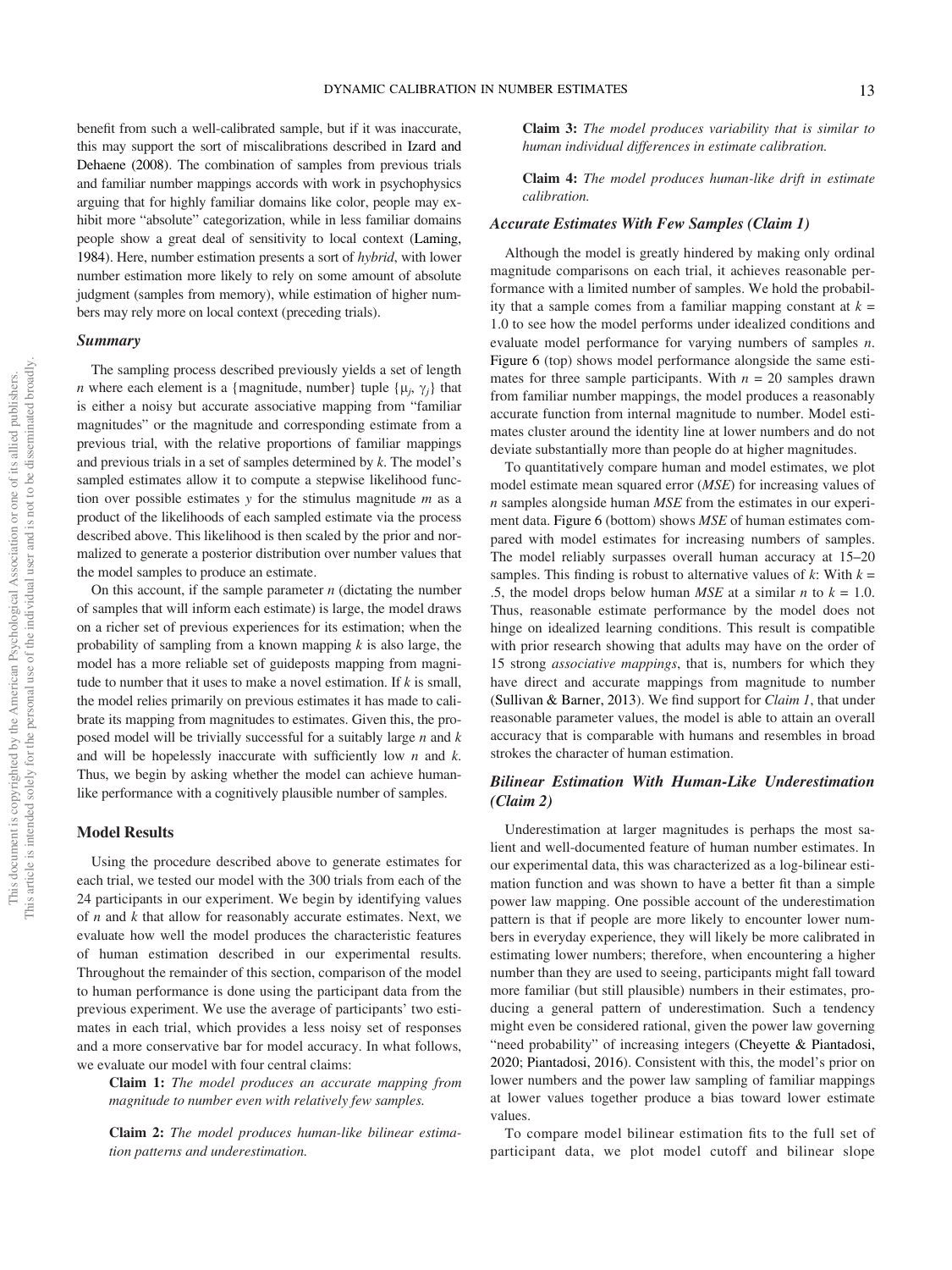Model Estimates Match Individual Response Patterns and Achieve Human Level Accuracy



*Note.* (Top) Model performance plotted alongside participant estimates for three sample participants. Using only  $n = 20$  samples and a probability  $k = 1.0$  that each sample is drawn from a familiar number mapping, the model achieves reasonable performance qualitatively. (Bottom) Mean Squared Error (MSE) of model estimates plotted alongside human estimates for comparison. With a probability  $k = 1.0$  that a given sample comes from a reliable benchmark, the model is equivalent to human performance after only around 15 samples. See the online article for the color version of this figure.

parameters alongside the fitted parameters for our 24 experimental subjects (model settings remain at  $n = 20$  samples,  $k =$ .5 probability of estimates from familiar mappings). [Figure 7](#page-14-0) [\(top\)](#page-14-0) shows the aggregate set of human estimates with a single cutoff and slope parameter alongside cutoff and slope values for a matched set of model estimates. These fits are nearly indistinguishable, reflecting the overall trend of the model to underestimate similarly to humans. [Figure 7 \(middle\)](#page-14-0) shows the distributions of cutoff and slope parameter values fit to individual subjects, with the average model cutoff and slope values

when simulating individual participants shown in red. The average model fit is well within the range of human estimates, particularly for the fitted slope. Finally, [Figure 7 \(bottom\)](#page-14-0) presents the same data in finer detail: Human cutoff and slope estimates are plotted together with average model cutoff and slope values. This comparison shows that the model occupies a position comparable to human estimates in fitted "cutoff-slope" space. Broadly, [Figure 7](#page-14-0) reflects Claim 2 outlined above: The model is able to capture the human patterns of bilinear fit and underestimation at higher magnitudes.

<span id="page-13-0"></span>Figure 6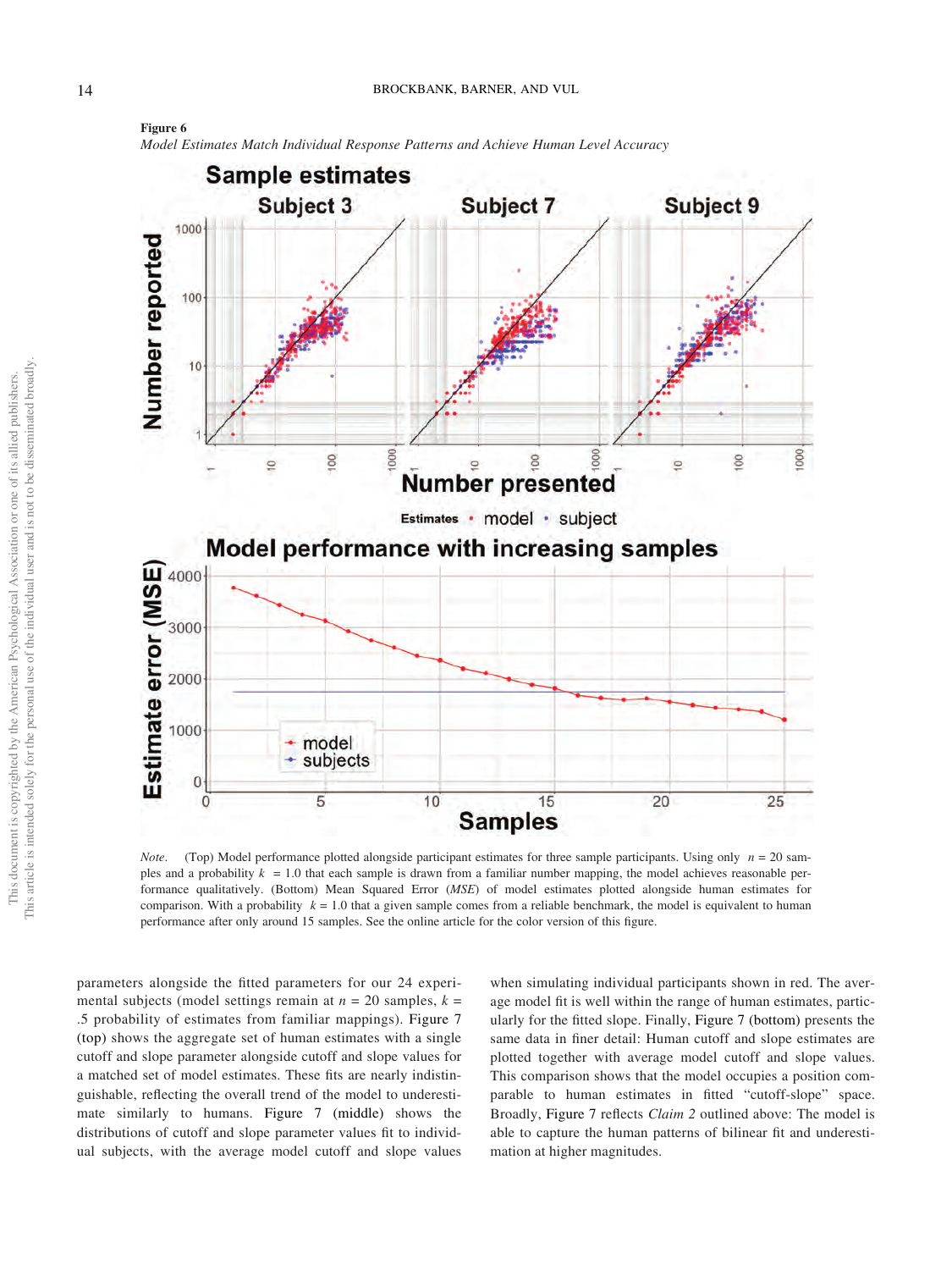#### <span id="page-14-0"></span>Figure 7

Three Views of How Our Model Captures the Bilinear Shape of Human Estimates



Note. (Top) Model bilinear estimation alongside human results for all experiment runs reflect aggregate similarity. (Middle) Distribution of bilinear parameter fits across participants. Average model bilinear parameter values are shown in red. (Bottom) Bilinear slope and cutoff values across participants with fitted cutoff on x and slope on y. Average model bilinear parameter values are shown in blue with error in either direction. See the online article for the color version of this figure.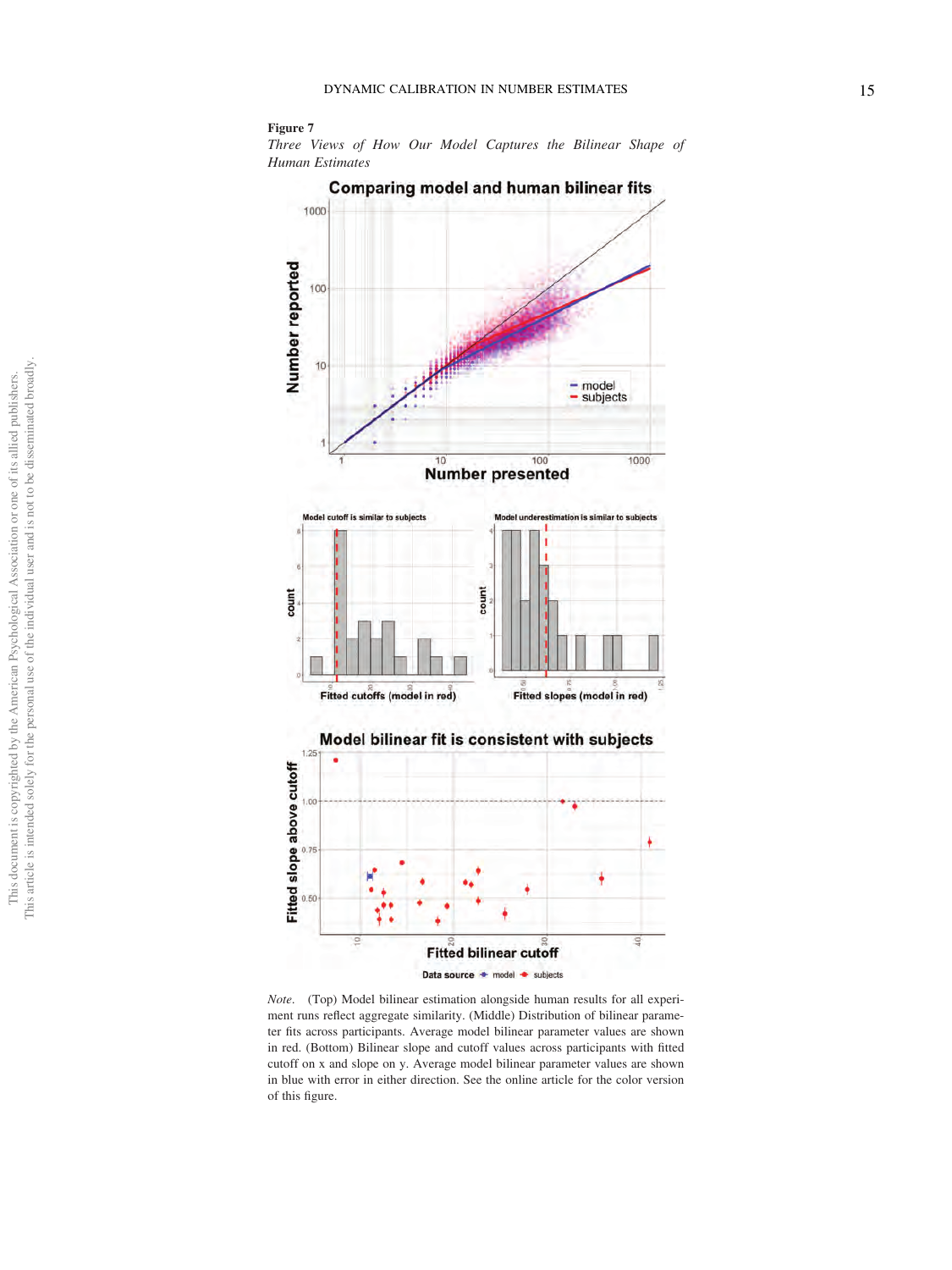## Human-Like Individual Differences (Claim 3)

In our experimental data, we found large individual differences in estimate calibration at higher magnitudes, which we described as varying bilinear slopes fit to the estimates. In line with this, we consider here how a model of the mapping from subjective magnitudes to verbal estimates might capture variability across participants. The model as we have described it so far has free parameters for the number of samples  $n$  that participants use to assemble an estimate and the probability  $k$  that each sample comes from familiar number mappings or previous estimate trials. These mappings are sampled anew at every trial, though the distribution over familiar mappings and previous trials heavily constrains this resampling. We modify this *baseline* model in favor of an *individ*ual differences model that uses a fixed and limited set of familiar mappings across all trials. We vary this fixed set across the model's participant simulations to capture individual variability in the range of numbers for which participants have a strong recognizable mapping. To generate each subject's estimates, the model samples exclusively from this subject's fixed set of mappings rather than sampling each time over the full range of possible mappings.<sup>6</sup>

Formally, recall that an individual's associative mappings are expressed as vectors  $\mu$ ,  $\gamma$ , where individual magnitude to number mappings sampled for a given estimate are expressed as {magnitude, number} tuples  $\{\mu_i, \gamma_i\} \in \mu$ ,  $\gamma$ . For each set of 300 subject estimates generated by the model, we now populate the vectors  $\mu$ ,  $\gamma$ , once with *I* unique magnitude to number mappings (these are sampled with the same Memory $(\alpha)$  function that generated familiar mappings *for each trial* in the baseline model, using the same  $\alpha$ ). This set is then fixed for all the subject's trials; each individual estimate draws samples  $\{\mu_i, \gamma_i\}$  from this constrained set of memories. To illustrate, if  $I = 10$ , a given subject's set of mappings is most likely to include numbers in the range 1–10 and highly unlikely to contain, for example, 230. However, the set of larger numbers that do get sampled for each subject will likely vary across subjects. For each estimate trial, samples from among the set of mappings I are drawn from the same power law distribution that initially generated  $I$ , with the probabilities initially assigned to each number y normalized across the set of mappings in I. The baseline model can be seen as a special case of this general model in which  $I$  is equal to 1,000, or the full range of numbers that our model considers when producing estimates.<sup>[7](#page-15-1)</sup>

Within this framework, the free parameter  $I$  gives us a knob with which to tune individual variability.<sup>8</sup> High values of  $I$  will be closer to the baseline model conditions, where participants have very similar distributions from which they sample associative mappings for each estimate. However, low values of I will create more idiosyncratic distributions of associative mappings across subjects, changing the mappings that each subject is likely to draw on for a given estimate. We define a *low variability* model with  $I = 1,000$  associative mappings (i.e., one for every possible number estimate) and a high variability model with  $I = 10$  mappings (we set  $n = 20$  and  $k =$ .5 as above to maintain continuity). We are interested first in whether the low value of  $I$  in the high variability model has the desired effect of increasing the variability of bilinear slopes estimated across individual "subject" simulations by the model. Second, we want to know whether this high variability model produces individual differences in actual estimates comparable to what is seen in participant data from our experiment.

We find that the high variability model produces large variability in fitted slopes and that the corresponding estimates are similar to human individual differences. In [Figure 8 \(top\)](#page-16-0), we plot the distribution of slopes for the high and low variability models, with the average human slope indicated by a dashed line. The high variability model has a notably larger distribution of fitted slopes than the low variability model, though both models have large mass around the slopes best fit to participants. How then does the variability of estimates for the high variability model compare with human participants? In [Figure 8 \(bottom\)](#page-16-0), we plot the (modular) split-half correlation of fitted slopes for human estimates from our experiment alongside the high and low variability model, as well as the baseline model fits. Recall that in our experimental data, we used this same measure to assess the degree of individual variability in participant estimates. The low variability and baseline models are comparable in their split-half correlations, as expected, while the high variability model attains a split-half correlation similar to humans. This suggests that by giving the model a sampled set of familiar associative mappings that is stable across estimates but varies between participant simulations (maintaining all other parameters as before), we are able to produce a variability of estimate calibrations that is close to the individual differences between human subjects in our experiment. In line with Claim 3, our model offers a simple account by which we might explain the large individual variability in human estimates.

#### Human Drift Across Many Trials (Claim 4)

In our experimental data, we show that estimate calibration exhibits a *slow drift* as bilinear calibration slopes wobble over the course of many trials. We hypothesized that this drift is a result of continual updating of the mapping from magnitude to formal number as more data are encountered. Our model formalizes this prediction through its ongoing dependence on previous estimates. Here we show that, as with bilinear underestimation and individual variability, the model's estimate calibration drifts similarly to humans, providing evidence that human drift is explained by an effort to maintain consistency with one's previous estimates.

To estimate a number for a perceived magnitude, our model relies on a combination of familiar magnitude to number mappings and previous trial estimates. While the familiar mappings are fairly stable (particularly in the individual variability model considered above), the mappings from previous estimates are inherently dynamic. The model's k parameter determines the proportion of samples on a given trial that come from these more stable mappings. When this number is low, the model's estimates will be more

<span id="page-15-0"></span><sup>&</sup>lt;sup>6</sup> Though the associative mapping concept is useful within the domain of number estimation, these stable mappings might simply be thought of as "memories" or reliable associations in other problems that involve mapping from subjective internal representations to formal systems. <sup>7</sup> In fact there is a slight difference between the baseline model and the

<span id="page-15-1"></span>individual variability model with  $I = 1,000$  because the baseline model will re-sample the magnitude value associated with a given number for each estimate, whereas the individual variability model keeps everything about

<span id="page-15-2"></span>these mappings fixed from the outset.<br><sup>8</sup> There are a number of ways we might have implemented individual differences in this model; the current approach simply suggests that people have different prior experiences and different stable associations.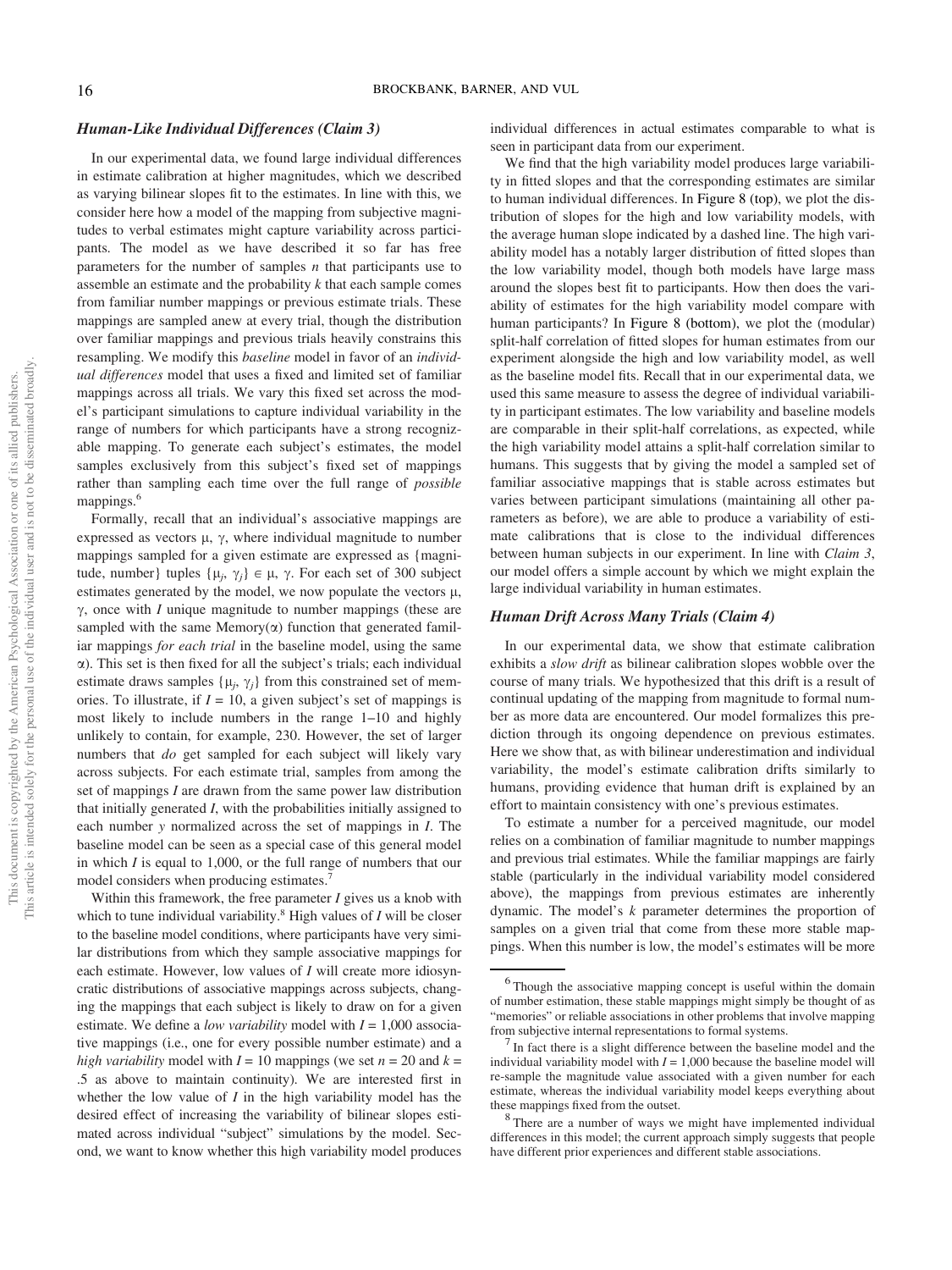<span id="page-16-0"></span>



Note. (Top) Fitted bilinear slope values across "participant" estimations for the high and low individual variability models. Average human slopes indicated by the dashed line. The high variability model, which is meant to capture human estimate patterns, samples from 10 familiar mappings. (Bottom) A split-half correlation indicates that the high variability model has individual variability in estimate slopes closer to human levels, compared with the low variability and baseline models (error bars represent 95% confidence interval [CI] for subject data, standard error [SE] of 10 model runs). See the online article for the color version of this figure.

dynamic and its auto-correlation higher as a result of relying more heavily on previous estimates. We expect that so long as the model's k value allows for sufficient dependence on previous estimates, it should drift as human calibration does.

Our measure of model estimate drift was calculated using the same process as in our experimental results. Model estimates were divided into bins of 10 consecutive trials, creating 30 such bins for each model participant over the 300 total trials. We then calculate a best-fitting log bilinear cutoff and slope parameter for the estimates in each bin using maximum likelihood estimation. The pairwise correlations between each participant's slopes in different trial blocks

are aggregated by the average "trial distance" between blocks and the drift in estimate calibration described in our experiment results is revealed by the decrease in this slope correlation at greater and greater trial distances.

A notable feature of our empirical results was that despite the slow drift in estimate calibration, pairwise slope correlations were very high at low trial distances (.8–.9) and remained high even at trial distances approaching 300  $(> 0.5)$ . We hypothesized that this was due to the high individual variability in slope estimates, as well as people remaining fairly well-calibrated across more distant trials. We are interested in the degree to which our model can capture these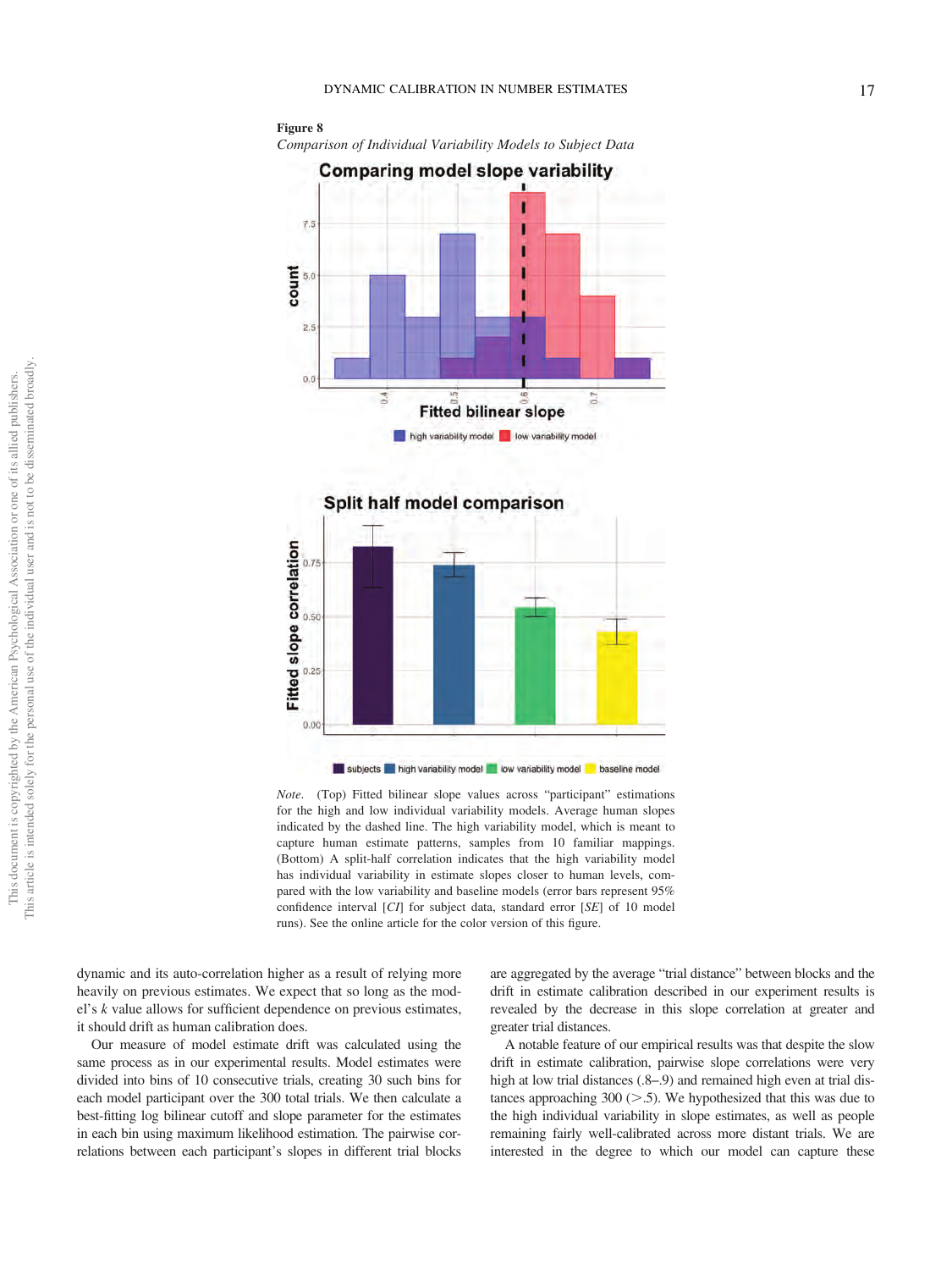#### <span id="page-17-0"></span>Figure 9

Comparison of Estimate Calibration "Drift" for Human Subjects and Model Versions



Note. Both model versions have the same qualitative pattern as human subjects (i.e., smoothly decreasing autocorrelation over greater trial distances). The high individual variability model is closer to human patterns of drift, though neither model's autocorrelation decreases as steeply as the empirical data. Ribbons reflect standard error of the mean (SEM) of human subject data and standard deviation (SD) of multiple model runs, respectively. See the online article for the color version of this figure.

additional empirical features of the human estimate data as well. To explore this, we calculate the estimate drift for both the baseline model and the high variability model described previously. The degree to which the baseline model estimates drift provides an indication of how much the reliance on previous estimates by itself produces a slow drift in estimate calibration; then, the inclusion of the individual variability model provides an indication of how much individual variability of the sort we explored in the previous section contributes to the high overall slope correlations at both short and long trial distances. For continuity with previous results, both models use  $n = 20$  samples for each estimate and a probability  $k = 0.5$  that each sample in a given estimate draws on familiar mappings. As above, the individual variability model, which was able to simulate human individual differences by reducing the number of unique

familiar mappings for each subject, samples from  $I = 10$  stable memories for each participant run of the model.

Figure 9 shows the drift in slope correlation over trial distance for participant and model data. The human data reflects the pattern first illustrated in our experimental results: At low trial distances, human estimates have a high correlation of fitted slopes, reflecting the stability of individual estimate calibration at close blocks of trials as well as the individual variability of fitted slopes across subjects. However, as trial distance increases, the correlation of fitted slopes decreases, reflecting the fact that human estimate calibration seems to be subject to an ongoing updating process throughout the task that makes more distant trial blocks less similarly calibrated. The baseline model data in Figure 9 shows a qualitatively similar pattern, with the correlation between fitted slopes in more adjacent blocks of trials decreasing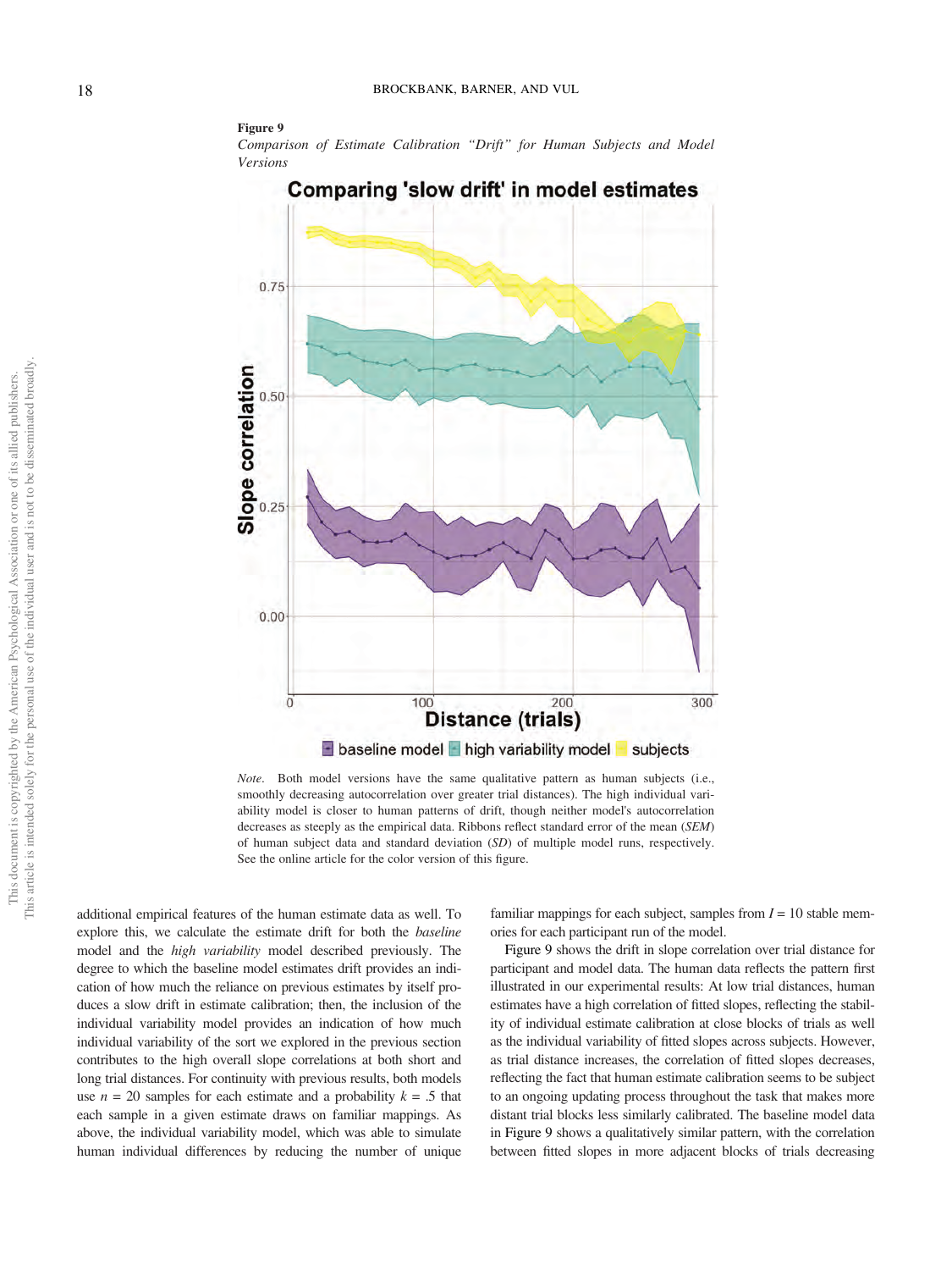gradually as trial distance increases (i.e., correlation is higher for more adjacent compared with less adjacent blocks of trials). This illustrates that the model, even in its most basic architecture, produces a drift in estimate calibration over time. At the outset, the model has a much lower correlation of slope estimates than humans due to lower "individual differences" for the model across simulated participants compared with human estimates. Nothing about the baseline model changes between participant estimate simulations, reducing the individual variability that can contribute to a correlation coefficient compared with 24 different human participants.

In [Figure 9](#page-17-0), the individual variability model has a gradual decrease in correlation of fitted slopes at greater trial distances (i.e., a drift in calibration). However, the individual variability model also has a much higher auto-correlation of slopes at the outset and maintains a higher correlation over increasing distances. This is consistent with the idea that the drift in human estimate calibration is a function of both ongoing updating of the estimate function over time, in combination with large individual differences in overall calibration. The individual variability model provides a reasonable approximation of this, though it does not reach a slope correlation as high as human estimates.

Given the success of the high variability model in capturing individual differences in estimate calibration in the previous section, we might have expected it to exhibit slope correlations more similar to humans in the current analysis. However, while the previous section examined only split-half slope correlations, the current analysis is based on split-30th correlations and is a more sensitive measure of individual differences. Second, the high variability model simulates individual differences by allowing for an idiosyncratic set of familiar mappings that each participant uses. In the previous section, we showed that this simple modification can produce variability in overall estimate calibration that is similar to humans. However, it is unlikely that this is the only source of individual variability in human estimate calibration. Other sources of stable individual variability not captured by our model might further increase the correlation of human estimate slopes. Therefore, it is perhaps not surprising that the subtle measure of estimate calibration over time shown in [Figure 9](#page-17-0) does not have a slope correlation as large as human estimates for a given trial distance, even with our high variability model.

Our model provides a plausible account of how calibration drift might arise in humans. Our model seeks to maintain a dynamic "coherence" in its estimates by continually updating the mapping from magnitude to number estimates based on the magnitudes of previous trials and the corresponding estimates produced. This process, in combination with variability across model runs, produces drift in estimate calibration that is similar to the pattern seen in humans. If people are also updating their mapping from magnitude to number based on new data they receive and trying to maintain some ongoing coherence with their most recent estimates, then our model offers a proof of concept that this process could explain the drift seen in human estimation.

#### General Discussion

We investigated the process by which people translate between perceptions of magnitude and formal representations of number when making numerical estimates. In particular, we asked what sort of mapping best explains people's ability to calibrate their estimates

and how that mapping might work. Our experimental results produce two novel findings. First, we show that participants' individual estimate functions are best modeled as a bilinear function in log space rather than as a simple log-linear function, contrary to previous proposals [\(Kaufman et al., 1949;](#page-21-19) [Krueger, 1982\)](#page-21-23). Under this formulation, people are highly accurate up to a unique threshold, after which their estimates exhibit a sublinear relationship with numerical magnitude. Second, we show that the slope of this bilinear function varies not only across individuals (as shown in previous findings) but *within* individuals over many trials, suggesting that people's estimate function is subject to an ongoing updating process that may incorporate information from previous estimates.

Recent research addressing how people learn to map magnitude representations to symbolic number estimates has made a distinction between associative mappings, in which magnitude representations correspond to unique number values, and structure mappings, in which number values are assembled through more relative notions of distance and ordering of magnitude representations [\(Sullivan &](#page-21-27) [Barner, 2013](#page-21-27)). Indeed, evidence suggests that people use a combination of both associative and structure mappings, with associative mappings mostly detected for smaller integers and developmental changes in estimation accuracy corresponding to improved structure mapping [\(Sullivan & Barner,](#page-21-27) 2013, [2014a](#page-21-32), [2014b](#page-21-36)). Our experimental results bear on this existing work in two ways. First, the finding that people's estimates are best described with a log-bilinear function has an obvious isomorphism to the use of associative and structure mappings in estimation. Future work should explore the relationship between associative mappings and the cutoff found in our bilinear model, and further between structure mapping of higher magnitudes and the idiosyncratic bilinear slopes fit to individual estimates. Second, the finding that people show a dynamic uncertainty in the mapping from magnitude representations to number estimates, which causes a drift in their estimate calibrations, offers a refinement of our understanding of structure mappings. The proposed explanation for this drift, that people are continually updating their mapping function to be consistent with prior estimates, is consistent with the structure mapping account, but suggests that such structure mapping is not a static process but is instead a dynamic one.

Our empirical results are not easily accommodated by existing models of the mapping from internal representations to formal estimates. We offer a computational model of the process by which people might accomplish this mapping from internal magnitude representations to symbolic number. In the tradition of "decision by sampling" models of [Stewart et al. \(2006\)](#page-21-28) and earlier psychophysical models of absolute judgment for novel stimuli [\(Laming, 1984](#page-21-16); [Stewart et al., 2005\)](#page-21-15), our model assumes only that people have the ability to sample the magnitudes and corresponding number values from a limited set of prior estimates and "familiar mappings." Despite these constraints, our model is able to generate estimates with human-like levels of calibration using only ordinal comparisons between an observed magnitude and the sampled estimates.

We evaluate the model by its ability to reproduce the characteristic patterns of human mappings from internal magnitude to number described in our experimental results. First, we show that the model achieves human-level performance with a limited number of samples (15–20), which by itself was not a given since the model has a highly limited set of operations and knowledge to compute an estimate. Next, we show that model estimates, under reasonable conditions of the free parameters, are characterized by a log-log bilinear fit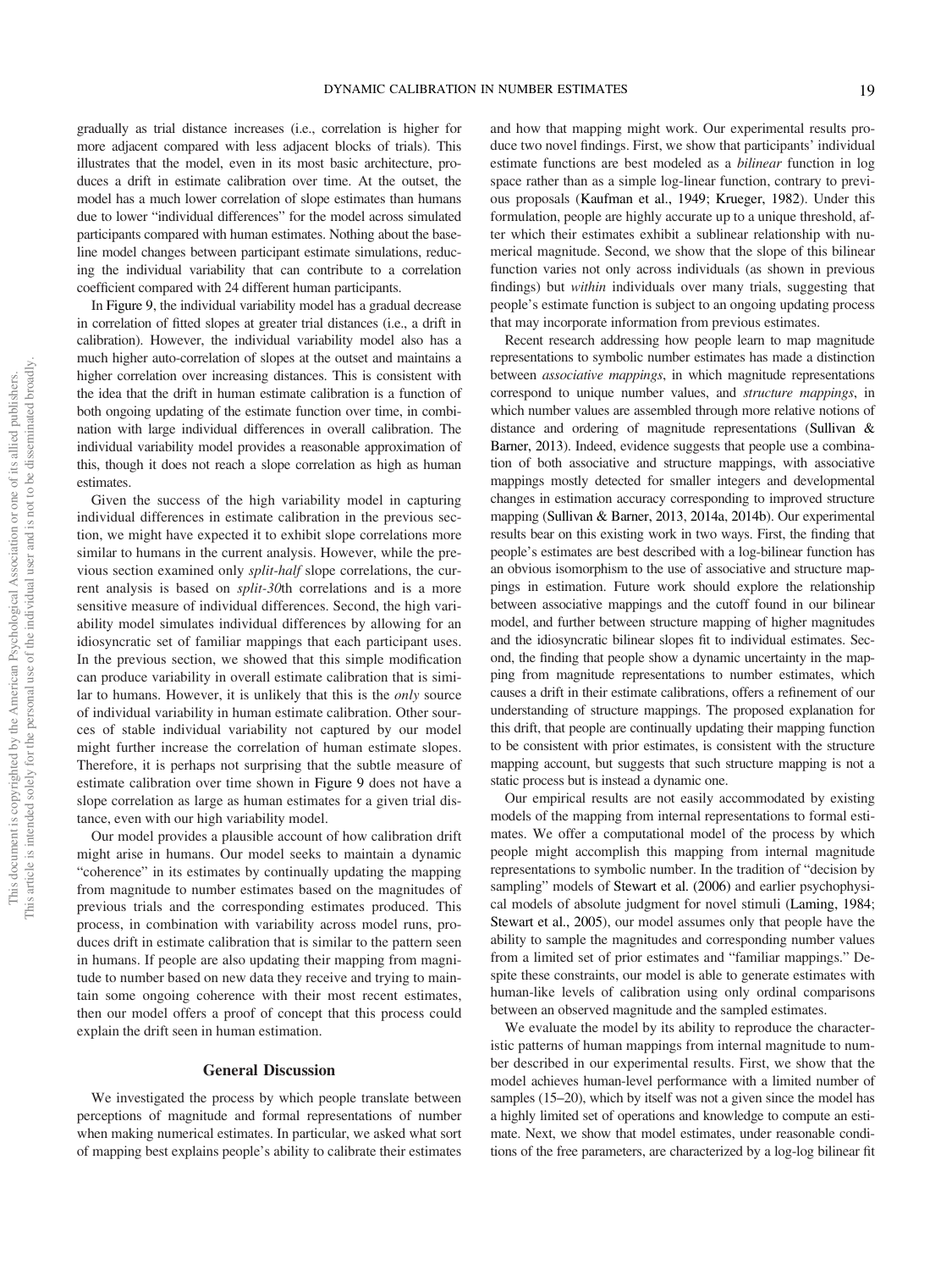that strongly resembles the bilinear character of human estimates discovered in our experiment. We then show that a simple extension of the model produces individual variability that is comparable with the individual differences present in human estimates. Finally, we show that the calibration of the model's estimates is subject to a drift over the course of many trials that is similar to the pattern of human estimate calibration. With this latter result, we offer a candidate explanation for the source of human calibration drift, namely a reliance on sampled prior estimates to coordinate the current estimate, which produces a high correlation in estimate calibration between nearby estimates that decreases over large trial distances.

While the model offers several novel results, there are a number of ways in which future work might further validate it. First, the results presented here are based on human estimates for numbers drawn from a geometric distribution that extends the range of numbers used in prior work but that nonetheless favors smaller numbers. Because the model relies on previous estimates to inform its current decision, the model's behavior may be dependent to some extent on the underlying stimulus distribution, along with the exponential distribution from which familiar mappings are sampled. In the current work, these distributions were chosen to reflect the probability of encountering and needing particular number representations [\(Piantadosi, 2016](#page-21-34)). However, prior work in psychophysics has shown that people's mapping functions may indeed be malleable given different distributions of stimuli [\(Haubensak, 1992\)](#page-21-37). In this vein, future work might explore the sensitivity of the model to much larger magnitudes or to stimulus distributions that differ from the one used in the current experiment.

Additionally, as noted above, support for the model comes primarily from its ability to capture a wide range of empirical phenomena in number estimation—including the novel drift in calibration observed over many trials—along with its generalizability to broader psychophysical domains. There are a number of robust behaviors exhibited in prior psychophysical work that the model might account for (for a review, see [Stewart et al., 2005\)](#page-21-15). In particular, sequential effects of assimilation and contrast, whereby people's responses are pulled closer to the preceding trial magnitude and away from more distant trials, have been exhibited across a range of psychophysical judgments ([Garner, 1953;](#page-20-15) [Holland & Lockhead, 1968;](#page-21-13) [Ward &](#page-22-5) [Lockhead, 1970](#page-22-5)). These effects are difficult to account for in models that rely on stable internal scales, but can emerge somewhat naturally from models in which responses are calibrated based on previous trials [\(Stewart et al., 2002](#page-21-18), [2005](#page-21-15)). Whether this and other classic psychophysical effects can be produced by our model is difficult to say because of its reliance on both previous estimates and familiar mappings, but the model's tendency to sample immediately preceding trials for comparison (similar to the weighting of differences in [Stewart](#page-21-15) [et al., 2005](#page-21-15)) might in principle yield assimilation and other effects. Recent work has explored the distinct role of stimulus and response in assimilation of facial expression perception [\(Hsu & Wu, 2020\)](#page-21-38); given the parameterization of stimuli (familiar mappings) and prior responses (earlier trials) in our model, similar investigations offer a potential avenue of future work.

Finally, though the model captures a range of behavioral phenomena in estimation, its parameters were not fit to our empirical data, limiting the ability to do precise model comparison. The decision not to fit model parameters was both practically and theoretically motivated. In contrast to existing computational models that describe estimation at the level of aggregate behavior ([Izard & Dehaene, 2008\)](#page-21-4),

our model offers a process account of individual trial-level responses based on samples from memory of familiar mapping and previous trials. Fitting the model to individual trial/subject data would require estimating the specific bundle of historic, and transient, exemplars available to an individual subject on a given trial, which is not currently possible. Instead, we show that this process produces effects that are broadly consistent with observed behavior in estimation (similar to related sample-based models, e.g., [Stewart et al., 2006](#page-21-28)). At a theoretical level, we are not aware of other similar process accounts for comparison, limiting the value of precise model parameter estimation even if it were possible.

The current results have significant implications for the study of numerical reasoning, as well as for broader questions about the nature of how people reason about systems and scales in the world using internally calibrated representations. First, we show that people display measurable uncertainty not just in their magnitude representations but in the way they express these representations as number estimates over time; our experimental results quantify the variability in people's mapping from representation to number. Further, we provide novel evidence that this mapping is best described by a function that is bilinear in log space, rather than a simple power law. It is tempting to conclude based on these results that estimation is governed by two distinct processes, one which allows for accurate estimates up to a threshold and then a second that produces error-prone estimates above the threshold. However, our modeling results indicate that this need not be the case. We show that a unified process of selecting estimates via ordinal comparison to a set of sampled magnitude-number pairs is able to account for robust features of human estimation, including the bilinear estimate function and slow drift described in our experimental results. Critically, while previous attempts to model the process by which people estimate number have emphasized a (somewhat) stable internal mapping from magnitude to verbal number [\(Izard & Dehaene, 2008\)](#page-21-4), our modeling results suggest that this may not be necessary. Instead, we show that the ability to calibrate the present magnitude via ordinal comparison to samples drawn from memory is sufficient to generate accurate and distinctly "human" estimate patterns. This opens the door to future work aimed at understanding the degree to which children's estimation patterns, or other forms of numerical reasoning altogether, might be described by this model.

In addition to offering a unified account of the process by which people generate estimates from subjective representations of magnitude, our model raises a number of questions about the development of this mapping and the individual differences seen in estimate calibration. Our modeling results suggest that overall estimate accuracy, and individual differences in calibration, can be approximated through differences in the number and range of "familiar" magnitude to number mappings that people have, particularly for larger numbers. This suggests the intriguing possibility that estimation ability among children and the putative relationship between estimation and more general numerical reasoning [\(Hal](#page-20-26)[berda & Feigenson, 2008\)](#page-20-26) might be improved, or individual differences among adults lessened, through mere learning of a broader range of associative mappings of the sort our model relies on.

More broadly, the current results tie number estimation into the general challenges people face when mapping between subjective, internal scales and the systems we use to communicate about them. The task of navigating between internal representations of our everyday experience and formal systems is a part of intuitive reasoning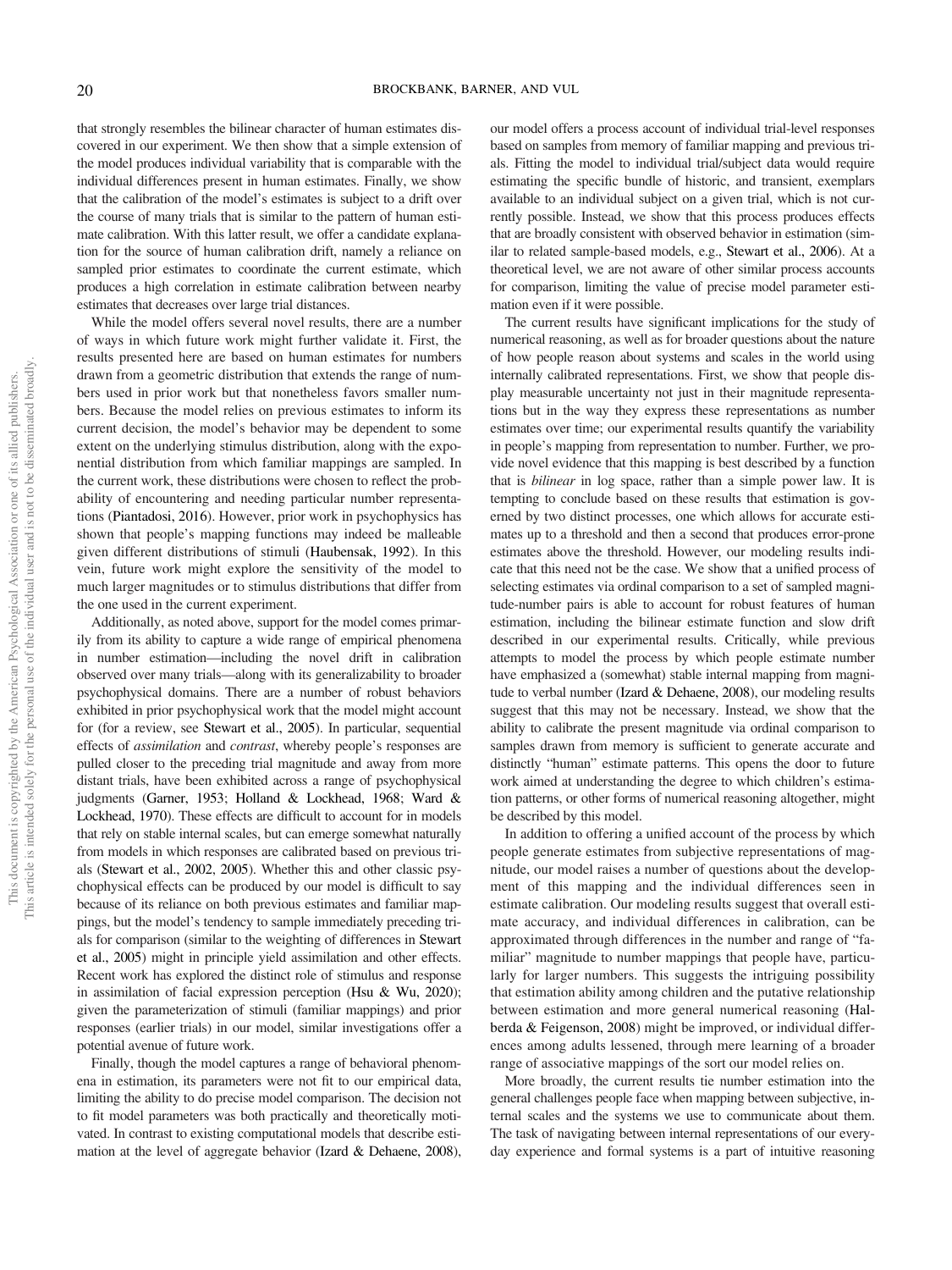across a range of domains. We regularly make estimates based on fairly concrete representations, for example, whether we will be able to carry a heavy suitcase to the car or how long it will take to go grocery shopping, as well as more abstract estimates, such as whether the price of concert tickets exceeds how much we expect to value the experience. By recruiting domain-general processes such as sampling relevant memories and basic comparison between the current stimulus and those memories, the model outlined here attempts to solve this more general problem with an approach that is not restricted to number estimation. In doing so, we offer a bridge between work in psychophysics that has emphasized the extent to which mapping from internal representations to external systems can be done without a robust internal scale [\(Laming, 1984;](#page-21-16) [Stewart et al., 2002](#page-21-18), [2005](#page-21-15)) and prior work in number estimation, which has largely assumed a stable scale with an intuitive notion of psychological distance as the basis for numerical reasoning [\(Izard & Dehaene, 2008](#page-21-4)). [Laming \(1984\)](#page-21-16) observed that a model that assumes a limited internal scale could successfully capture a range of behavioral phenomena when categorizing stimuli like auditory tones or line lengths, but might be unable to account for behavior in domains like color (and presumably number), where people have a great deal of prior experience. By incorporating both previous trials and more familiar mappings into our model's estimate process, we offer an account of how prior knowledge and consistency with earlier responses might come together in a domain like number to produce calibrated responses that nonetheless drift over time. In this way, we hope our model provides a more generalized view of people's ability to navigate the range of external scales we use every day based on differing amounts of prior knowledge and experience.

Finally, a number of previous results have suggested that complex human judgments of various kinds can be performed via simple cognitive operations over sampled data from memory or the world around us ([Bonawitz et al., 2014;](#page-20-22) [Stewart et al., 2006;](#page-21-28) [Vul et al.,](#page-21-33) [2014](#page-21-33)). By showing that number estimation—and the more general problem of mapping psychophysical representations to analog formal scales—can be solved using a similar approach, we provide further evidence that the ability to sample and compare (i.e., "decision by sampling"; [Stewart et al., 2006\)](#page-21-28) constitutes a core component of our algorithmic toolbox and a critical feature of domain-general human intelligence.

#### References

- <span id="page-20-24"></span>Anderson, J. R., & Schooler, L. J. (1991). Reflections of the environment in memory. Psychological Science, 2(6), 396–408. [https://doi.org/10](https://doi.org/10.1111/j.1467-9280.1991.tb00174.x) [.1111/j.1467-9280.1991.tb00174.x](https://doi.org/10.1111/j.1467-9280.1991.tb00174.x)
- <span id="page-20-9"></span>Anderson, N. H. (1974). Algebraic models in perception. In E. C. Carterette, & M. P. Friedman (Eds.), Handbook of Perception (Vol. 2, pp. 215–298). Academic Press.
- <span id="page-20-10"></span>Attneave, F. (1962). Perception and related areas. In S. Koch (Ed.), Psychology: A study of a science, Vol. 4. Biologically oriented fields: Their place in psychology and in biological science (pp. 619–659). McGraw-Hill.
- <span id="page-20-14"></span>Baird, J. C., Romer, D., & Stein, T. (1970). Test of a cognitive theory of psychophysics: Size discrimination. Perceptual and Motor Skills, 30(2), 495–501. <https://doi.org/10.2466/pms.1970.30.2.495>
- <span id="page-20-11"></span>Birnbaum, M. H. (1974). Using contextual effects to derive psychophysical scales. Perception & Psychophysics, 15(1), 89–96. [https://doi.org/10](https://doi.org/10.3758/BF03205834) [.3758/BF03205834](https://doi.org/10.3758/BF03205834)
- <span id="page-20-22"></span>Bonawitz, E., Denison, S., Gopnik, A., & Griffiths, T. L. (2014). Win-stay, lose-sample: A simple sequential algorithm for approximating Bayesian

inference. Cognitive Psychology, 74, 35–65. [https://doi.org/10.1016/j](https://doi.org/10.1016/j.cogpsych.2014.06.003) [.cogpsych.2014.06.003](https://doi.org/10.1016/j.cogpsych.2014.06.003)

- <span id="page-20-0"></span>Brannon, E. M. (2006). The representation of numerical magnitude. Current Opinion in Neurobiology, 16(2), 222–229. [https://doi.org/10.1016/j](https://doi.org/10.1016/j.conb.2006.03.002) [.conb.2006.03.002](https://doi.org/10.1016/j.conb.2006.03.002)
- <span id="page-20-1"></span>Brannon, E. M., & Terrace, H. S. (1998). Ordering of the numerosities 1 to 9 by monkeys. Science, 282(5389), 746–749. [https://doi.org/10.1126/](https://doi.org/10.1126/science.282.5389.746) [science.282.5389.746](https://doi.org/10.1126/science.282.5389.746)
- <span id="page-20-6"></span>Burr, D., & Ross, J. (2008). A visual sense of number. Current Biology, 18(6), 425–428. <https://doi.org/10.1016/j.cub.2008.02.052>
- <span id="page-20-16"></span>Carey, S. (2009). Where our number concepts come from. The Journal of Philosophy, 106(4), 220–254. <https://doi.org/10.5840/jphil2009106418>
- <span id="page-20-5"></span>Carey, S., & Barner, D. (2019). Ontogenetic origins of human integer representations. Trends in Cognitive Sciences, 23(10), 823–835. [https://doi](https://doi.org/10.1016/j.tics.2019.07.004) [.org/10.1016/j.tics.2019.07.004](https://doi.org/10.1016/j.tics.2019.07.004)
- <span id="page-20-18"></span>Cheyette, S. J., & Piantadosi, S. T. (2019). A primarily serial, foveal accumulator underlies approximate numerical estimation. Proceedings of the National Academy of Sciences of the United States of America, 116(36), 17729–17734. <https://doi.org/10.1073/pnas.1819956116>
- <span id="page-20-23"></span>Cheyette, S. J., & Piantadosi, S. T. (2020). A unified account of numerosity perception. Nature Human Behaviour, 4(12), 1265–1272. [https://doi](https://doi.org/10.1038/s41562-020-00946-0) [.org/10.1038/s41562-020-00946-0](https://doi.org/10.1038/s41562-020-00946-0)
- <span id="page-20-8"></span>Clarke, S., & Beck, J. (2021). The number sense represents (rational) numbers. Behavioral and Brain Sciences, 44, e178. [https://doi.org/10.1017/](https://doi.org/10.1017/S0140525X21000571) [S0140525X21000571](https://doi.org/10.1017/S0140525X21000571)
- <span id="page-20-13"></span>Collins, A. A., & Gescheider, G. A. (1989). The measurement of loudness in individual children and adults by absolute magnitude estimation and cross-modality matching. Journal of the Acoustical Society of America, 85(5), 2012–2021. <https://doi.org/10.1121/1.397854>
- <span id="page-20-2"></span>Dehaene, S. (1997). The number sense: How the mind creates mathematics. Oxford University Press.
- <span id="page-20-25"></span>Dehaene, S., & Mehler, J. (1992). Cross-linguistic regularities in the frequency of number words. Cognition, 43(1), 1–29. [https://doi.org/10](https://doi.org/10.1016/0010-0277(92)90030-L) [.1016/0010-0277\(92\)90030-L](https://doi.org/10.1016/0010-0277(92)90030-L)
- <span id="page-20-4"></span>Feigenson, L., Dehaene, S., & Spelke, E. (2004). Core systems of number. Trends in Cognitive Sciences, 8(7), 307–314. [https://doi.org/10.1016/j](https://doi.org/10.1016/j.tics.2004.05.002) [.tics.2004.05.002](https://doi.org/10.1016/j.tics.2004.05.002)
- <span id="page-20-19"></span>Frank, M. C., Everett, D. L., Fedorenko, E., & Gibson, E. (2008). Number as a cognitive technology: Evidence from Pirahã language and cognition. Cognition, 108(3), 819–824. <https://doi.org/10.1016/j.cognition.2008.04.007>
- <span id="page-20-20"></span>Frank, M. C., Fedorenko, E., Lai, P., Saxe, R., & Gibson, E. (2012). Verbal interference suppresses exact numerical representation. Cognitive Psychology, 64(1–2), 74–92. <https://doi.org/10.1016/j.cogpsych.2011.10.004> Gallistel, C. R. (1990). The organization of learning. The MIT Press.
- <span id="page-20-17"></span><span id="page-20-3"></span>Gallistel, C. R., & Gelman, R. (1992). Preverbal and verbal counting and computation. Cognition, 44(1–2), 43–74. [https://doi.org/10.1016/0010](https://doi.org/10.1016/0010-0277(92)90050-R) [-0277\(92\)90050-R](https://doi.org/10.1016/0010-0277(92)90050-R)
- <span id="page-20-15"></span>Garner, W. R. (1953). An informational analysis of absolute judgments of loudness. Journal of Experimental Psychology, 46(5), 373–380. [https://](https://doi.org/10.1037/h0063212) [doi.org/10.1037/h0063212](https://doi.org/10.1037/h0063212)
- <span id="page-20-7"></span>Gebuis, T., & Reynvoet, B. (2012). The role of visual information in numerosity estimation. PLoS ONE, 7(5), e37426 [https://doi.org/10](https://doi.org/10.1371/journal.pone.0037426) [.1371/journal.pone.0037426](https://doi.org/10.1371/journal.pone.0037426)
- <span id="page-20-12"></span>Gescheider, G. A. (1988). Psychophysical scaling. Annual Review of Psychology, 39(1), 169–200. [https://doi.org/10.1146/annurev.ps.39.020188](https://doi.org/10.1146/annurev.ps.39.020188.001125) [.001125](https://doi.org/10.1146/annurev.ps.39.020188.001125)
- <span id="page-20-21"></span>Gordon, P. (2004). Numerical cognition without words: Evidence from Amazonia. Science, 306(5695), 496–499. [https://doi.org/10.1126/science](https://doi.org/10.1126/science.1094492) [.1094492](https://doi.org/10.1126/science.1094492)
- <span id="page-20-26"></span>Halberda, J., & Feigenson, L. (2008). Developmental change in the acuity of the "Number Sense": The Approximate Number System in 3-, 4-, 5-, and 6-year-olds and adults. Developmental Psychology, 44(5), 1457–1465. <https://doi.org/10.1037/a0012682>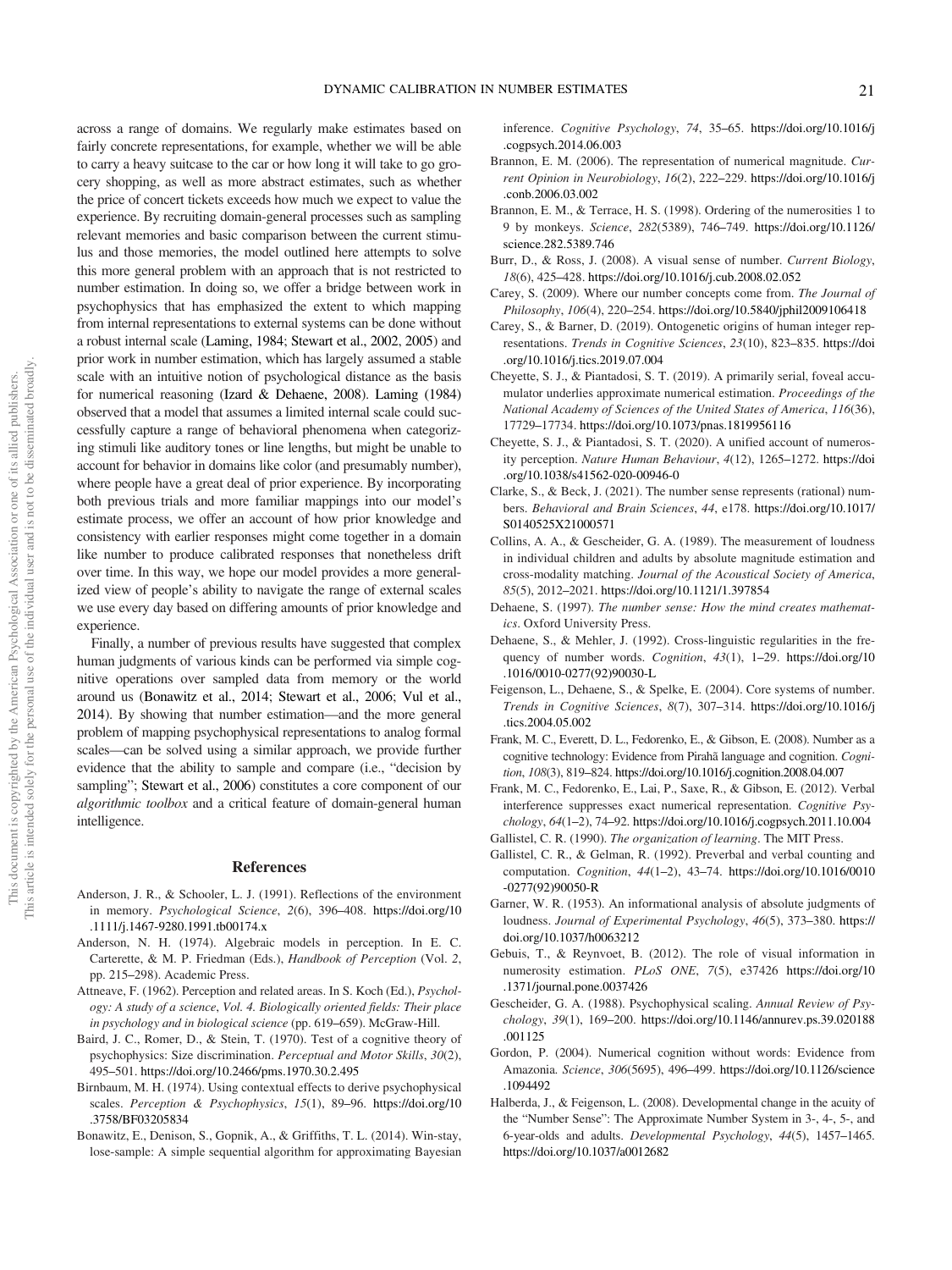- <span id="page-21-37"></span>Haubensak, G. (1992). The consistency model: A process model for absolute judgments. Journal of Experimental Psychology: Human Perception and Performance, 18(1), 303–309. [https://doi.org/10.1037/0096](https://doi.org/10.1037/0096-1523.18.1.303) [-1523.18.1.303](https://doi.org/10.1037/0096-1523.18.1.303)
- <span id="page-21-13"></span>Holland, M. K., & Lockhead, G. (1968). Sequential effects in absolute judgments of loudness. Perception & Psychophysics, 3(6), 409-414. <https://doi.org/10.3758/BF03205747>
- <span id="page-21-38"></span>Hsu, S.-M., & Wu, Z.-R. (2020). The roles of preceding stimuli and preceding responses on assimilative and contrastive sequential effects during facial expression perception. Cognition and Emotion, 34(5), 890–905. <https://doi.org/10.1080/02699931.2019.1696752>
- <span id="page-21-20"></span>Indow, T., & Ida, M. (1977). Scaling of dot numerosity. Perception & Psychophysics, 22(3), 265–276. <https://doi.org/10.3758/BF03199689>
- <span id="page-21-4"></span>Izard, V., & Dehaene, S. (2008). Calibrating the mental number line. Cognition, 106(3), 1221–1247. <https://doi.org/10.1016/j.cognition.2007.06.004>
- <span id="page-21-19"></span>Kaufman, E. L., Lord, M. W., Reese, T., & Volkmann, J. (1949). The discrimination of visual number. The American Journal of Psychology, 62(4), 498–525. <https://doi.org/10.2307/1418556>
- <span id="page-21-23"></span>Krueger, L. E. (1982). Single judgments of numerosity. Perception & Psychophysics, 31(2), 175–182. <https://doi.org/10.3758/BF03206218>
- <span id="page-21-16"></span>Laming, D. (1984). The relativity of 'absolute' judgements. British Journal of Mathematical and Statistical Psychology, 37(2), 152–183. [https://doi](https://doi.org/10.1111/j.2044-8317.1984.tb00798.x) [.org/10.1111/j.2044-8317.1984.tb00798.x](https://doi.org/10.1111/j.2044-8317.1984.tb00798.x)
- <span id="page-21-25"></span>Le Corre, M., & Carey, S. (2007). One, two, three, four, nothing more: An investigation of the conceptual sources of the verbal counting principles. Cognition, 105(2), 395–438. <https://doi.org/10.1016/j.cognition.2006.10.005>
- <span id="page-21-1"></span>Leibovich, T., Katzin, N., Harel, M., & Henik, A. (2017). From "sense of number" to "sense of magnitude": The role of continuous magnitudes in numerical cognition. Behavioral and Brain Sciences, 40, e164. [https://](https://doi.org/10.1017/S0140525X16000960) [doi.org/10.1017/S0140525X16000960](https://doi.org/10.1017/S0140525X16000960)
- <span id="page-21-24"></span>Lipton, J. S., & Spelke, E. S. (2005). Preschool children's mapping of number words to nonsymbolic numerosities. Child Development, 76(5), 978–988. <https://doi.org/10.1111/j.1467-8624.2005.00891.x>
- <span id="page-21-5"></span>Lourenco, S. F., & Longo, M. R. (2011). Origins and development of generalized magnitude representation. In S. Dehaene & E. Brannon (Eds.), Space, time and number in the brain: Searching for the foundations of mathematical thought (pp. 225–244). Elsevier Academic Press. [https://](https://doi.org/10.1016/B978-0-12-385948-8.00015-3) [doi.org/10.1016/B978-0-12-385948-8.00015-3](https://doi.org/10.1016/B978-0-12-385948-8.00015-3)
- <span id="page-21-26"></span>Lyons, I. M., Ansari, D., & Beilock, S. L. (2012). Symbolic estrangement: Evidence against a strong association between numerical symbols and the quantities they represent. Journal of Experimental Psychology: General, 141(4), 635–641. <https://doi.org/10.1037/a0027248>
- <span id="page-21-29"></span>Mandler, G., & Shebo, B. J. (1982). Subitizing: An analysis of its component processes. Journal of Experimental Psychology: General, 111(1), 1–22. <https://doi.org/10.1037/0096-3445.111.1.1>
- <span id="page-21-12"></span>McGill, W. (1954). Multivariate information transmission. Transactions of the IRE Professional Group on Information Theory, 4 (4), 93–111. <https://doi.org/10.1109/TIT.1954.1057469>
- <span id="page-21-10"></span>Miller, G. A. (1956). The magical number seven plus or minus two: Some limits on our capacity for processing information. Psychological Review, 63(2), 81–97. <https://doi.org/10.1037/h0043158>
- <span id="page-21-14"></span>Mori, S. (1989). A limited-capacity response process in absolute identification. Perception & Psychophysics, 46(2), 167–173. [https://doi.org/10](https://doi.org/10.3758/BF03204977) [.3758/BF03204977](https://doi.org/10.3758/BF03204977)
- <span id="page-21-3"></span>Nieder, A. (2020). Neural constraints on human number concepts. Current Opinion in Neurobiology, 60, 28–36. [https://doi.org/10.1016/j.conb](https://doi.org/10.1016/j.conb.2019.10.003) [.2019.10.003](https://doi.org/10.1016/j.conb.2019.10.003)
- <span id="page-21-34"></span>Piantadosi, S. T. (2016). A rational analysis of the approximate number system. Psychonomic Bulletin & Review, 23(3), 877–886. [https://doi](https://doi.org/10.3758/s13423-015-0963-8) [.org/10.3758/s13423-015-0963-8](https://doi.org/10.3758/s13423-015-0963-8)
- <span id="page-21-30"></span>Ratcliff, R., & McKoon, G. (2008). The diffusion decision model: Theory and data for two-choice decision tasks. Neural Computation, 20(4), 873–922. <https://doi.org/10.1162/neco.2008.12-06-420>
- <span id="page-21-31"></span>Revkin, S. K., Piazza, M., Izard, V., Cohen, L., & Dehaene, S. (2008). Does subitizing reflect numerical estimation? *Psychological Science*, 19(6), 607–614. <https://doi.org/10.1111/j.1467-9280.2008.02130.x>
- <span id="page-21-35"></span>Sanborn, A. N., & Beierholm, U. R. (2016). Fast and accurate learning when making discrete numerical estimates. PLoS Computational Biology, 12(4), e1004859. <https://doi.org/10.1371/journal.pcbi.1004859>
- <span id="page-21-8"></span>Shepard, R. N. (1981). Psychological relations and psychophysical scales: On the status of "direct" psychophysical measurement. Journal of Mathematical Psychology, 24(1), 21–57. [https://doi.org/10.1016/0022-2496\(81\)90034-1](https://doi.org/10.1016/0022-2496(81)90034-1)
- <span id="page-21-21"></span>Shepard, R. N., Kilpatric, D. W., & Cunningham, J. P. (1975). The internal representation of numbers. Cognitive Psychology, 7(1), 82–138. [https://](https://doi.org/10.1016/0010-0285(75)90006-7) [doi.org/10.1016/0010-0285\(75\)90006-7](https://doi.org/10.1016/0010-0285(75)90006-7)
- <span id="page-21-11"></span>Shiffrin, R. M., & Nosofsky, R. M. (1994). Seven plus or minus two: A commentary on capacity limitations. Psychological Review, 101(2), 357–361. <https://doi.org/10.1037/0033-295X.101.2.357>
- <span id="page-21-0"></span>Simon, T. J., & Vaishnavi, S. (1996). Subitizing and counting depend on different attentional mechanisms: Evidence from visual enumeration in afterimages. Perception & Psychophysics, 58(6), 915–926. [https://doi](https://doi.org/10.3758/BF03205493) [.org/10.3758/BF03205493](https://doi.org/10.3758/BF03205493)
- <span id="page-21-2"></span>Starkey, P., Spelke, E. S., & Gelman, R. (1990). Numerical abstraction by human infants. Cognition, 36(2), 97–127. [https://doi.org/10.1016/0010](https://doi.org/10.1016/0010-0277(90)90001-Z) [-0277\(90\)90001-Z](https://doi.org/10.1016/0010-0277(90)90001-Z)
- <span id="page-21-7"></span>Stevens, S. S. (1956). The direct estimation of sensory magnitudes-loudness. The American Journal of Psychology, 69(1), 1–25. [https://doi.org/](https://doi.org/10.2307/1418112) [10.2307/1418112](https://doi.org/10.2307/1418112)
- <span id="page-21-17"></span>Stewart, N., & Brown, G. D. (2004). Sequence effects in the categorization of tones varying in frequency. Journal of Experimental Psychology: Learning, Memory, and Cognition, 30(2), 416–430. [https://doi.org/10](https://doi.org/10.1037/0278-7393.30.2.416) [.1037/0278-7393.30.2.416](https://doi.org/10.1037/0278-7393.30.2.416)
- <span id="page-21-18"></span>Stewart, N., Brown, G. D., & Chater, N. (2002). Sequence effects in categorization of simple perceptual stimuli. Journal of Experimental Psychology: Learning, Memory, and Cognition, 28(1), 3–11. [https://doi.org/](https://doi.org/10.1037/0278-7393.28.1.3) [10.1037/0278-7393.28.1.3](https://doi.org/10.1037/0278-7393.28.1.3)
- <span id="page-21-15"></span>Stewart, N., Brown, G. D., & Chater, N. (2005). Absolute identification by relative judgment. Psychological Review, 112(4), 881–911. [https://doi](https://doi.org/10.1037/0033-295X.112.4.881) [.org/10.1037/0033-295X.112.4.881](https://doi.org/10.1037/0033-295X.112.4.881)
- <span id="page-21-28"></span>Stewart, N., Chater, N., & Brown, G. D. (2006). Decision by sampling. Cognitive Psychology, 53(1), 1–26. [https://doi.org/10.1016/j.cogpsych](https://doi.org/10.1016/j.cogpsych.2005.10.003) [.2005.10.003](https://doi.org/10.1016/j.cogpsych.2005.10.003)
- <span id="page-21-27"></span>Sullivan, J., & Barner, D. (2013). How are number words mapped to approximate magnitudes? Quarterly Journal of Experimental Psychology: Human Experimental Psychology, 66(2), 389–402. [https://doi.org/10](https://doi.org/10.1080/17470218.2012.715655) [.1080/17470218.2012.715655](https://doi.org/10.1080/17470218.2012.715655)
- <span id="page-21-32"></span>Sullivan, J., & Barner, D. (2014a). The development of structural analogy in number-line estimation. Journal of Experimental Child Psychology, 128, 171–189. <https://doi.org/10.1016/j.jecp.2014.07.004>
- <span id="page-21-36"></span>Sullivan, J., & Barner, D. (2014b). Inference and association in children's early numerical estimation. Child Development, 85(4), 1740-1755. <https://doi.org/10.1111/cdev.12211>
- <span id="page-21-22"></span>Testolin, A., & McClelland, J. L. (2021). Do estimates of numerosity really adhere to Weber's law? A reexamination of two case studies. Psychonomic Bulletin & Review, 28(1), 158–168. [https://doi.org/10.3758/](https://doi.org/10.3758/s13423-020-01801-z) [s13423-020-01801-z](https://doi.org/10.3758/s13423-020-01801-z)
- <span id="page-21-9"></span>Treisman, M. (1964). Sensory scaling and the psychophysical law. The Quarterly Journal of Experimental Psychology, 16(1), 11–22. [https://doi](https://doi.org/10.1080/17470216408416341) [.org/10.1080/17470216408416341](https://doi.org/10.1080/17470216408416341)
- <span id="page-21-6"></span>Van Opstal, F., & Verguts, T. (2013). Is there a generalized magnitude system in the brain? Behavioral, neuroimaging, and computational evidence. Frontiers in Psychology, 4, 435. <https://doi.org/10.3389/fpsyg.2013.00435>
- <span id="page-21-33"></span>Vul, E., Goodman, N., Griffiths, T. L., & Tenenbaum, J. B. (2014). One and done? Optimal decisions from very few samples. Cognitive Science, 38(4), 599–637. <https://doi.org/10.1111/cogs.12101>